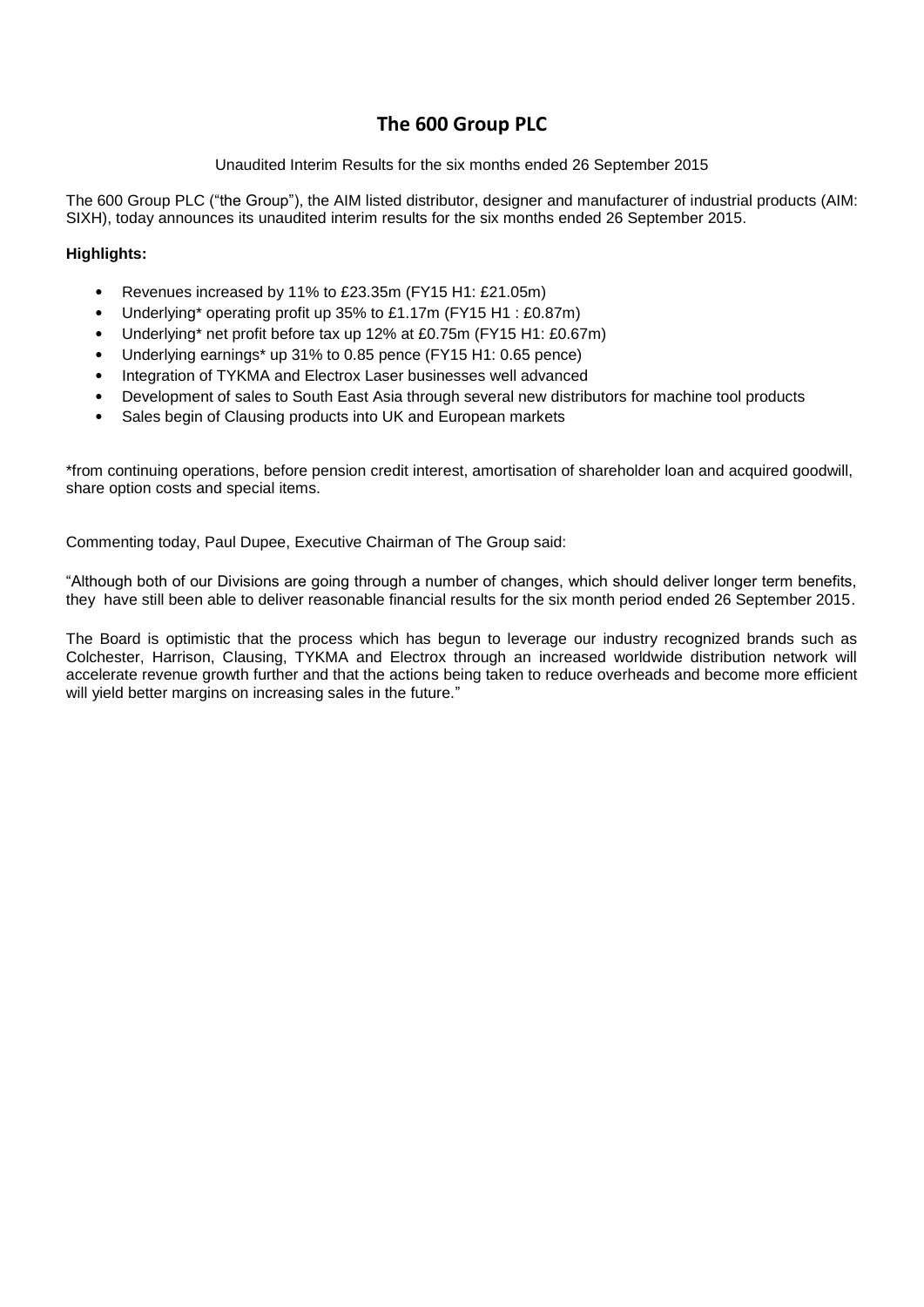# **Reconciliation of underlying profit before taxation:**

|                                           | 26 Weeks ended | 26 Weeks ended |
|-------------------------------------------|----------------|----------------|
|                                           | 26 September   | 27 September   |
|                                           | 2015           | 2014           |
|                                           | £m             | £m             |
| Revenues                                  | 23.35          | 21.05          |
| Cost of sales                             | (15.42)        | (14.14)        |
| Gross profit                              | 7.93           | 6.91           |
| Net operating costs                       | (6.76)         | (6.05)         |
| Underlying operating profit               | 1.17           | 0.86           |
| Bank and loan note interest expense (net) | (0.42)         | (0.19)         |
| Underlying profit before tax              | 0.75           | 0.67           |
| Other items:                              |                |                |
| Pensions credit                           | 0.93           | 2.19           |
| Interest on pension surplus               | 0.58           | 0.44           |
| Other Special items                       | (0.58)         | (0.07)         |
| Amortisation of shareholder loan costs    | (0.07)         | (0.07)         |
|                                           | 0.86           | 2.49           |
| Reported profit before tax                | 1.61           | 3.16           |

More Information on the group can be viewed at: [www.600group.com](http://www.600group.com/)

| Enquiries:                                     |                    |
|------------------------------------------------|--------------------|
| The 600 Group PLC                              | Tel: 01924 415000  |
| Paul Dupee, Executive Chairman                 |                    |
| Neil Carrick, Finance Director                 |                    |
| <b>Cadogan PR Limited</b>                      | Tel: 020 7930 7006 |
| Alex Walters                                   | Tel: 07771 713608  |
| <b>FinnCap</b>                                 | Tel: 020 7600 1658 |
| Tony Quirke/Mia Gardiner (Sales/Broking)       |                    |
| <b>SPARK Advisory Partners Limited (NOMAD)</b> |                    |
| Miriam Greenwood/Sean Wyndham-Quin             | Tel: 020 3368 3553 |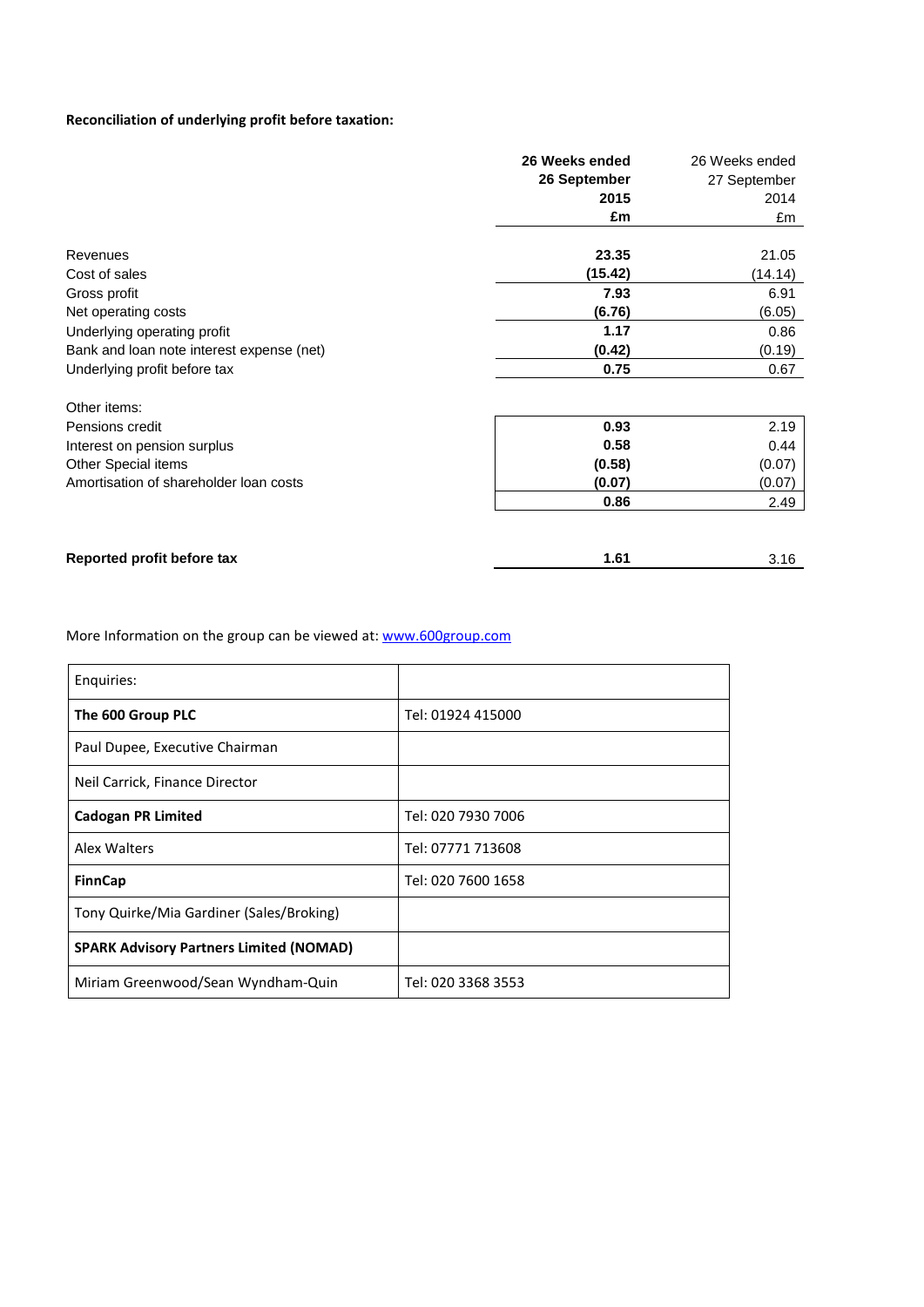### **The 600 Group Plc**

### **Executive Chairman's Statement for the six months ended 26 September 2015**

### **Overview**

Although both of our Divisions are going through a number of changes, which should deliver longer term benefits, they have still been able to deliver reasonable financial results for the six month period ended 26 September 2015. Revenue growth over the previous half year was up 11% and profit margins overall increased despite a fall off in demand in our European markets.

The integration of the TYKMA and Electrox laser businesses has progressed well and significant savings are starting to come through, although somewhat later than originally anticipated.

Following weaker demand than forecast for our machine tool and precision component products in the UK and European markets, increased sales and marketing resources along with the launch of the Clausing products into these markets have been implemented and changes are being made to the mix of products in the UK manufacturing business to improve efficiency.

We have continued to invest in facilities, people and product development, to maintain our strategic goal of leveraging the strength of the Group's brands into high growth niche markets led by technical expertise.

### **Results and dividend**

Revenue increased by 11% to £23.35m (FY15 H1: £21.05m) generating a net operating profit (excluding the effects of special items) up 35% at £1.17m (FY15 H1: £0.87m).

After taking account of interest on bank borrowings and loan notes, the underlying Group pre-tax profit before pension credit interest and amortisation of shareholder loan and intangible assets acquired ,share option costs and special items was £0.75m (FY15 H1: £0.67m).

A number of Special Items have been noted separately so that the underlying trading performance can be better understood. The current period includes a credit of £0.93m (credit of £2.19m in FY15: H1) as a result of liability reduction exercises by the pension scheme trustees. Reorganisation and redundancy costs as a result of the integration of the TYKMA and Electrox businesses and the cost of the Board change in April 2015 have also been highlighted separately and amounted to £0.49m. In addition share option costs and the amortisation of intangible assets acquired, which are non-cash costs, are also included in special items.

The total profit attributable to shareholders of the Group for the financial period was £1.12m (FY15 H1: £2.14m including £2.19m of pensions credit), providing earnings of 1.21 pence per share (FY15 H1: 2.49 pence). The underlying earnings per share (excluding the large pensions credits and pension interest, amortisation of shareholder loan and acquired goodwill, share option costs and other special items) was 0.85p (FY15 H1: 0.65p)

The Board continues to believe the retention of earnings to grow the businesses is the most appropriate use of available finance and accordingly do not recommend the payment of an interim dividend.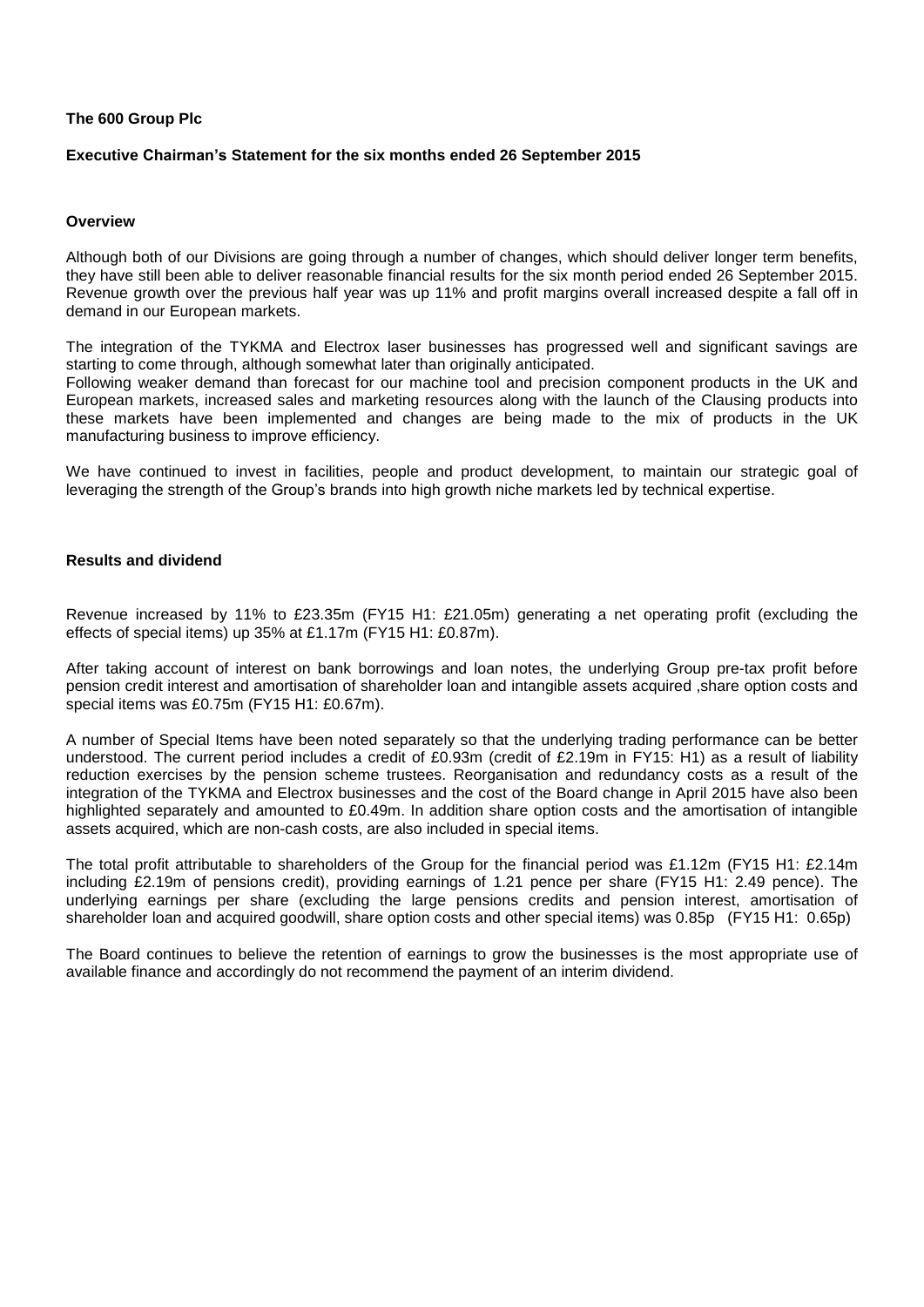### **Operating activities**

### *Machine tools and precision engineered components*

|                  | <b>FY16 H1</b><br>£m | <b>FY15 H1</b><br>£m |
|------------------|----------------------|----------------------|
| <b>Revenues</b>  | 16.81                | 16.86                |
| Operating profit | 1.05                 | 1.28                 |
| Operating margin | 6.2%                 | 7.6%                 |

Revenue in our North American business was strong, being 17%( 8.5% at constant currency rates) up on the same period last year and against a backdrop of, at best, a flat overall US machine tool market. This business continues to gain market share as a result of exceptional customer service and support and providing high quality machines to meet its target customers' requirements. Operating margins increased by 2.2% on the back of the increased volumes through a well controlled relatively fixed overhead base.

Trading in the European market proved to be tough with revenue falling short of the corresponding prior period by 15%, with most of this shortfall coming in the second quarter. Action is being taken under the guidance of Don Haselton, since his appointment as Divisional Managing Director in mid August, to increase the sales and marketing effort and introduce the Clausing product range of saws, drills, mills and grinders into the UK, European and overseas markets. These products are very often found alongside our Colchester and Harrison lathes in the many facilities we sell into and are a natural extension to our existing product range in these markets. These types of product represent about 50% of the total machine tools sold by our North American operation who have been selling them alongside our Colchester and Harrison lathes for many years and have high quality, long established supply lines in place which the European operation is now tapping into.

The mix of product manufactured in the UK is also being adjusted to improve efficiency and in particular certain high precision products are being brought back in house to be manufactured rather than outsourced while there will be reductions in other products. This will involve some restructuring costs which will be incurred in the second half of the financial year.

The reduction in volumes in the European operation during the period was weighted towards the higher margin precision components and consequently this held back operating margins and profitability significantly. This was the principal reason for the overall reduction in the Machine Tools operating profit against the corresponding period last year, despite the improvement in the North American operation in both volume and operating profit.

Weakness continued in the Australian operation for most of the period which was 37% down on revenues at constant currency rates and 45% down in Sterling terms against the same period last year and as a result action was taken to reduce overheads and preserve cash. There has been a recovery in volumes in the three months since August. Looking forward the management team, aided by Don Haselton, have been actively pursuing the development of new sales channels for our branded products in South East Asia and has secured several new distributorships including the Philippines, Thailand and Singapore.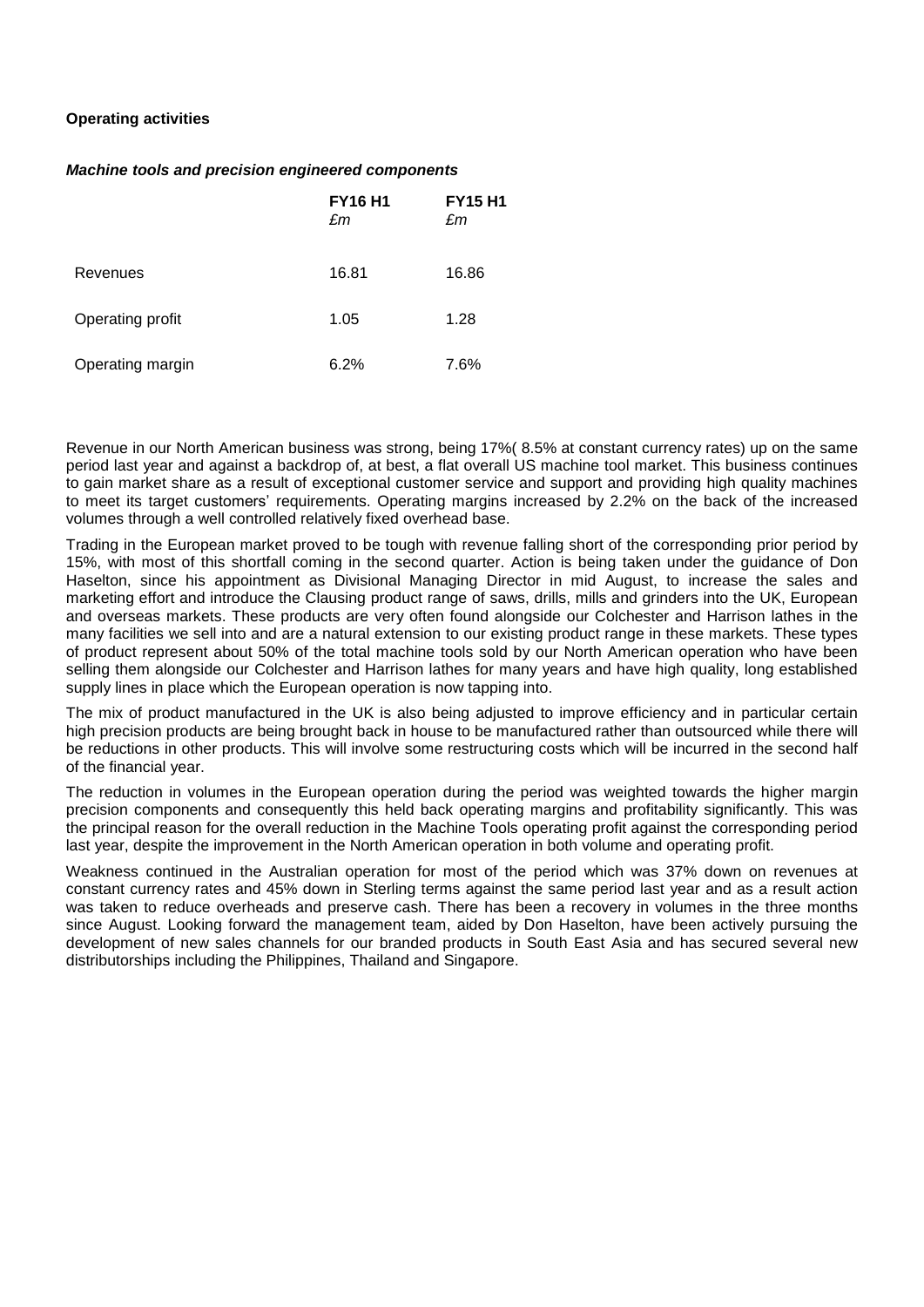### *Laser marking*

|                  | <b>FY16 H1</b><br>£m | <b>FY15 H1</b><br>£m |
|------------------|----------------------|----------------------|
| Revenues         | 6.57                 | 4.31                 |
| Operating profit | 0.63                 | 0.16                 |
| Operating margin | 9.6%                 | 3.8%                 |

The integration of the Electrox and TYKMA businesses has progressed well under the leadership of David Grimes, who has been responsible for the Division since February and was appointed the Divisional Managing Director for Laser Marking in August. The relative size of the manufacturing footprints has shifted from the UK more towards the USA where the largest proportion of the Division's sales are currently focused. This exercise has inevitably incurred some redundancy and reorganisation costs but will leave the division with a more efficient manufacturing base. Product integration and finalisation of the new software has been ongoing and new common supplier agreements have been negotiated. The benefits of these projects will start to flow through as volumes increase in the second half of the financial year.

Whilst top line progress has continued in the North American market and the UK, the European market has seen a significant decline of more than 30% against the corresponding period last year and the new combined sales organisation is now turning its attention to restoring growth in this market.

The divisional operating profit and margin has shown a significant increase, underlying the benefits of the businesses integration and we expect further benefits to come through as the various ongoing actions come to fruition.

### **Facilities**

During the summer months both the Clausing operation in Kalamazoo, Michigan and the TYKMA operation in Chillicothe, Ohio moved to new purpose built leasehold premises. The new sites benefit from having better locations, improved road links, enhanced operating efficiency, and significantly improved facilities. To the credit of our management teams and their planning there was no significant impact on trading during the period of the moves. Both new facilities have hosted customer, distributor and supplier visits since the moves which have received high praise from all those visiting.

### **Financial position**

Net assets increased by £0.8m to £35.5m largely as a result of the pension asset increase. Net assets excluding the effect of pension schemes (and associated taxation) remained largely the same at £12.4m with the profit generation and £0.3m raised on the issue of new shares during the period to satisfy the exercise of share options offset by the write down on investments and the currency movements on the retranslation into Sterling of our overseas assets.

The issue of the third tranche of the new 8% Loan Notes amounting to £806,000 was completed in early September bringing the total amount issued to the authorised £8.5m.

Cash used in operations was negative at £0.15m with £1.48m of funds from operating activity absorbed in restructuring costs, paydown of creditors and a stock increase to support the change of Laser manufacture predominantly to the USA. Capital expenditure during the period was £0.8m including the purchase of a new machine for the Gamet bearings operation and fit out costs on both the new US premises during the period. Interest payments increased as a result of the amounts paid on the new loan notes issued increasing from £0.20m to £0.42m.

Net debt as a consequence increased by £1.34m to £12.1m resulting in gearing of 34.1% (March 2015: 23.5%).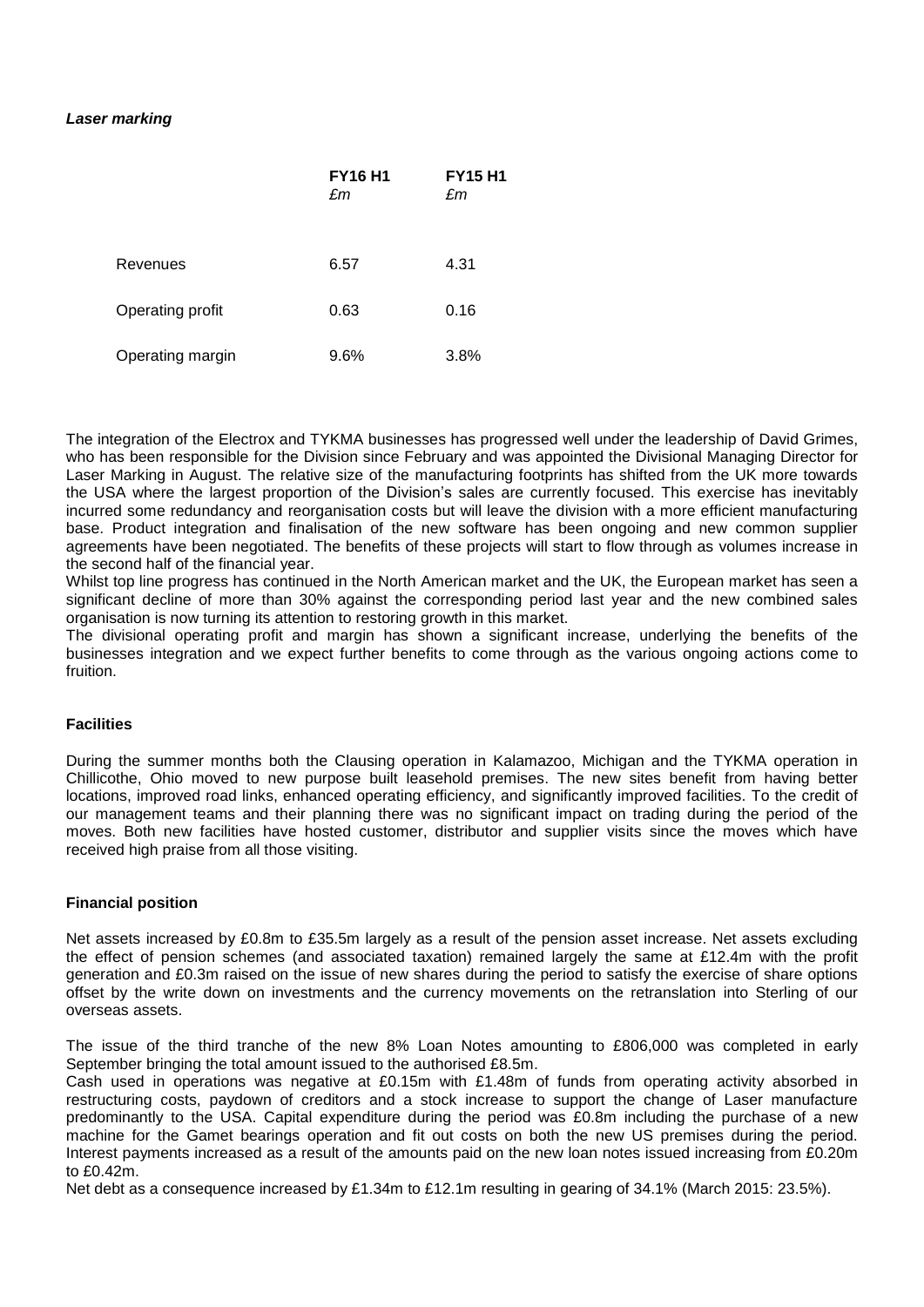### **UK pension scheme**

The surplus on the UK pension scheme increased during the period from £35.4m in March to £36.6m as a result of changes in underlying assumptions, most notably the yield on corporate bonds upon which the valuation is based.

The estimated funding deficit at the end of September 2015 using the technical provisions basis agreed at the last tri-ennial valuation was £15.9m compared to the tri-ennial valuation deficit at 31 March 2013 of £25.4m.

The scheme continues to benefit from active management of the investment portfolio with the overall aim of reaching full buy-out funding without reliance on future contributions from the Group. The Directors and Trustee continue to work in close co-operation, and liability reduction exercises are ongoing. The trustees are now engaging with the insurance industry on a regular basis to ensure any market pricing benefits are not missed and that the eventual buy out of part or all of the schemes liabilities is achieved in the next few years.

### **Outlook**

Market conditions generally remain patchy. Enquiry levels have in recent months picked up from the low of the summer months but customer confidence to commit to purchase remains a concern. Given the slower than expected trading in Europe and the efficiencies in the Laser Marking Division taking slightly longer than planned it is possible that the outcome for the full financial year may be less than the Board's previous expectations.

Extra resource is going into sales and marketing across all businesses and new products and new markets are being developed.

The Board is optimistic that the process which has begun to leverage our industry recognized brands such as Colchester, Harrison, Clausing, TYKMA and Electrox through an increased worldwide distribution network will accelerate revenue growth further and that the actions being taken to reduce overheads and become more efficient will yield better margins on increasing sales in the future.

We will continue to explore acquisition opportunities to identify complimentary businesses within our core competencies.

**Paul Dupee Executive Chairman 2 December 2015**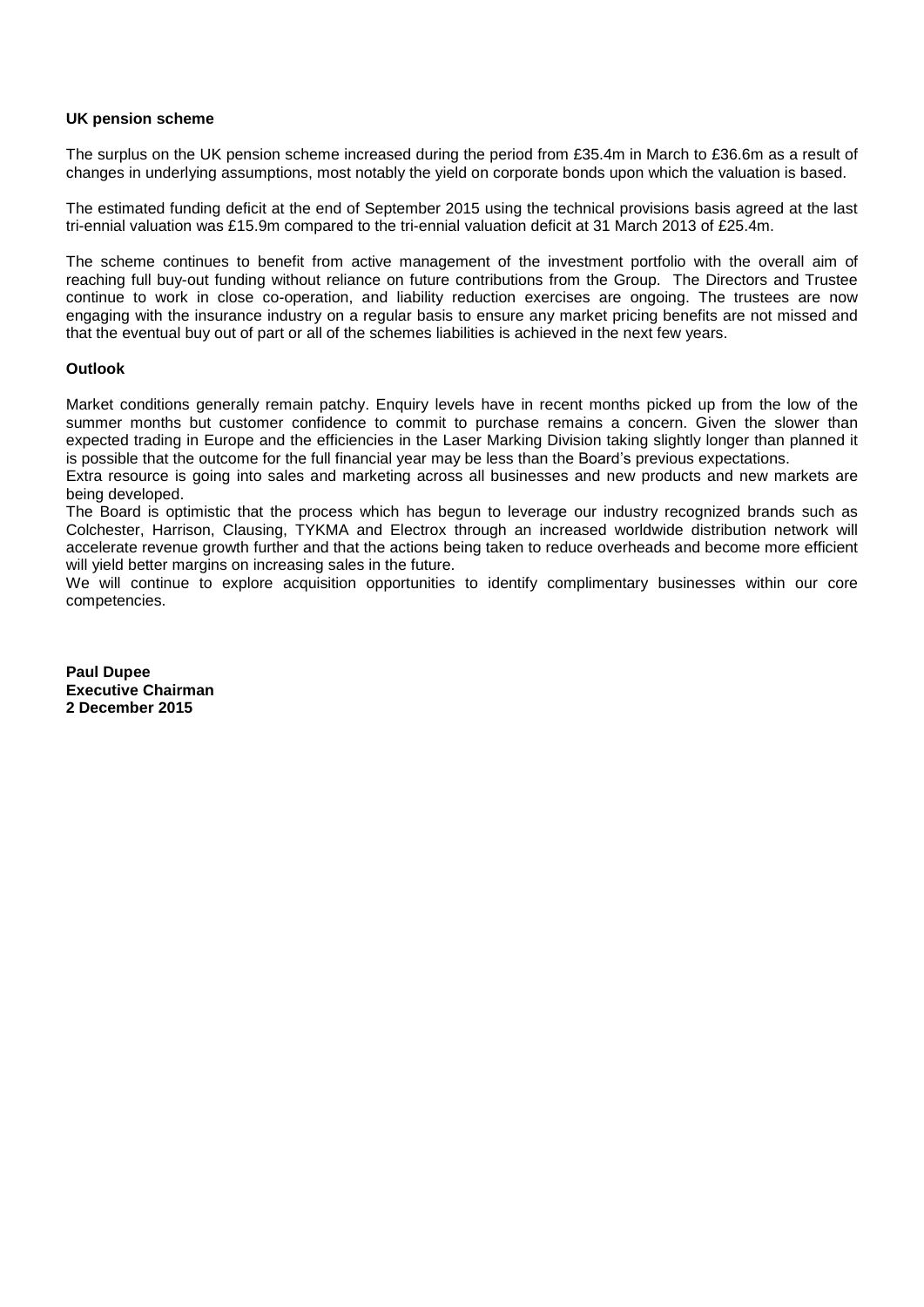# **Condensed consolidated income**

**statement (unaudited)**

For the 26 week period ended 26 September 2015

|                                                                    | 26 weeks<br><b>Ended</b><br>26 September<br>2015 | 26 weeks<br>ended<br>27 September<br>2014 | 52 weeks<br>Ended<br>28 March<br>2015 |
|--------------------------------------------------------------------|--------------------------------------------------|-------------------------------------------|---------------------------------------|
|                                                                    | £'000                                            | £'000                                     | £'000                                 |
| Continuing                                                         |                                                  |                                           |                                       |
| <b>Revenue</b><br>Cost of sales                                    | 23,346<br>(15, 409)                              | 21,051<br>(14, 145)                       | 43,794<br>(29, 374)                   |
| <b>Gross profit</b>                                                | 7,937                                            | 6,906                                     | 14,420                                |
| Other operating income                                             | 20                                               | 11                                        | 42                                    |
| Net operating expenses<br>Pensions credit                          | (6, 789)<br>934                                  | (6,050)<br>2,186                          | (11,998)<br>2,347                     |
| Other special items                                                | (582)                                            | (63)                                      | (1, 389)                              |
| Total Net operating expenses                                       | (6, 437)                                         | (3,927)                                   | (11,040)                              |
| <b>Operating profit</b>                                            | 1,520                                            | 2,990                                     | 3,422                                 |
| Bank and other interest                                            | 9                                                | 1                                         | $\overline{2}$                        |
| Interest on pension surplus                                        | 580                                              | 443                                       | 857                                   |
| <b>Financial income</b>                                            | 589                                              | 444                                       | 859                                   |
| Bank and other interest                                            | (426)                                            | (198)                                     | (451)                                 |
| Amortisation of shareholder loan costs<br><b>Financial expense</b> | (70)<br>(496)                                    | (72)<br>(270)                             | (155)<br>(606)                        |
| Profit before tax                                                  | 1,613                                            | 3,164                                     | 3,675                                 |
|                                                                    |                                                  |                                           |                                       |
| Income tax charge                                                  | (497)                                            | (1,021)                                   | (1, 325)                              |
| Profit for the period from continuing<br>operations                | 1,116                                            | 2,143                                     | 2,350                                 |
| Attributable to equity holders of the parent                       | 1,101                                            | 2,143                                     | 2,333                                 |
| Attributable to non controlling interests                          | 15                                               |                                           | 17                                    |
|                                                                    | 1,116                                            | 2,143                                     | 2,350                                 |
| <b>Basic earnings per share</b>                                    | 1.21 <sub>p</sub>                                | 2.49p                                     | 2.66p                                 |
| Diluted earnings per share                                         | 1.20p                                            |                                           |                                       |
|                                                                    |                                                  | 2.38p                                     | 2.58p                                 |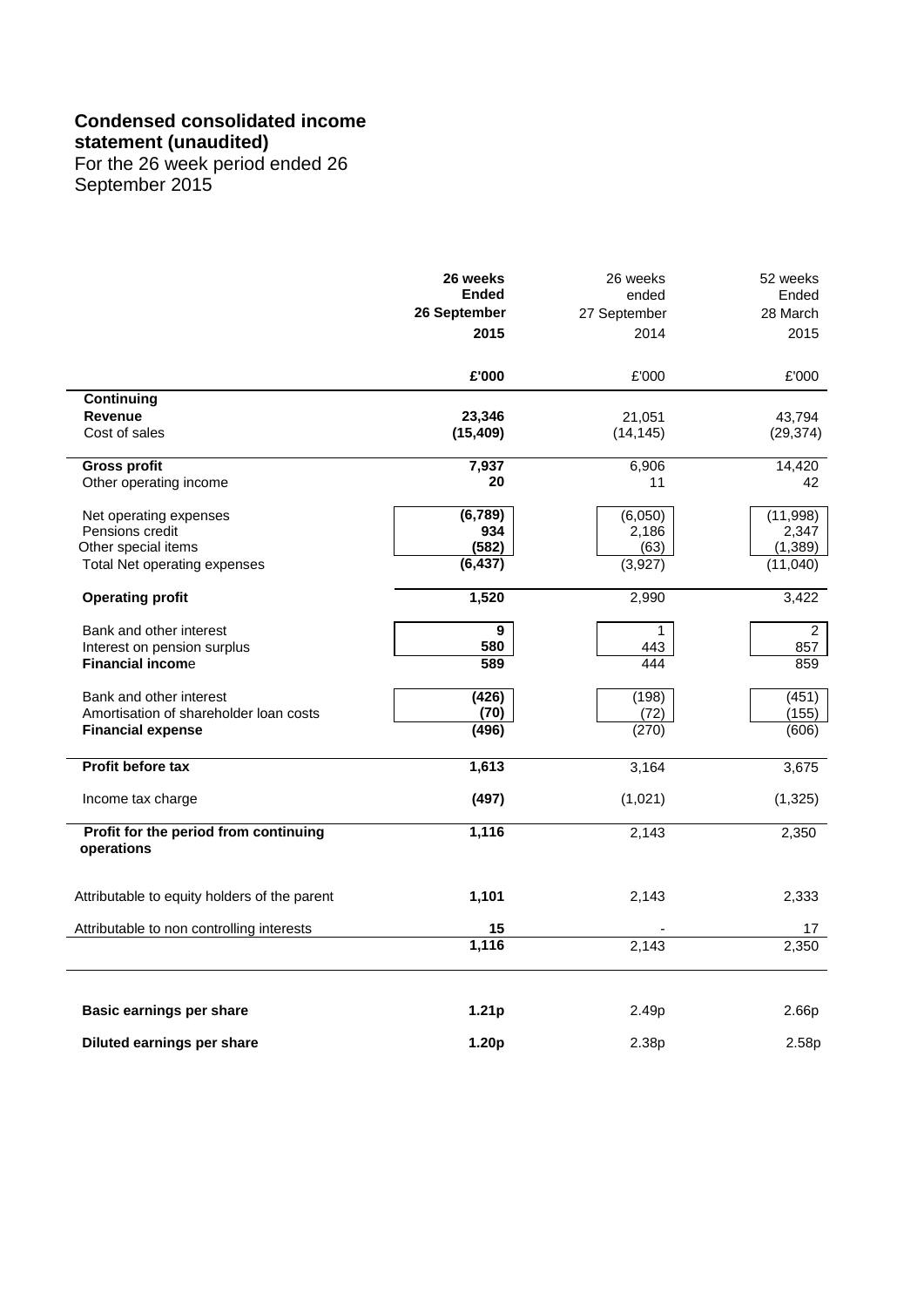# **Condensed Consolidated statement of**

**comprehensive income (unaudited)**

For the 26 week period ended 26 September 2015

|                                                                                      | 26 weeks     | 26 weeks     | 52 weeks |
|--------------------------------------------------------------------------------------|--------------|--------------|----------|
|                                                                                      | <b>Ended</b> | ended        | Ended    |
|                                                                                      | 26 September | 27 September | 28 March |
|                                                                                      | 2015         | 2014         | 2015     |
|                                                                                      | £000         | £000         | £000     |
| Profit for the period                                                                | 1,116        | 2,143        | 2,350    |
| Other comprehensive (expense)/income:                                                |              |              |          |
| Items that will not be reclassified to the Income Statement:                         |              |              |          |
| Remeasurement of the net defined benefit asset                                       | (342)        | (4,069)      | 12,188   |
| Fair value adjustment of ProPhotonix investment                                      | (167)        | (358)        | (622)    |
| Deferred taxation                                                                    | 120          | 1,424        | (4,296)  |
| Total items that will not be reclassified to the Income<br><b>Statement:</b>         | (389)        | (3,003)      | 7,270    |
| Items that are or may in the future be reclassified to the<br>Income Statement:      |              |              |          |
| Foreign exchange translation differences                                             | 6            | 18           | (13)     |
| Total items that are or may be reclassified subsequently<br>to the Income Statement: | 6            | 18           | (13)     |
| Other comprehensive income/(expense) for the period,<br>net of income tax            | (383)        | (2,985)      | 7,257    |
| Total comprehensive income/(expense) for the period                                  | 733          | (842)        | 9,607    |
| <b>Attributable to:</b>                                                              |              |              |          |
| Equity holders of the Parent                                                         | 718          | (842)        | 9,590    |
| Non controlling interests                                                            | 15           |              | 17       |
| <b>Total recognised income</b>                                                       | 733          | (842)        | 9,607    |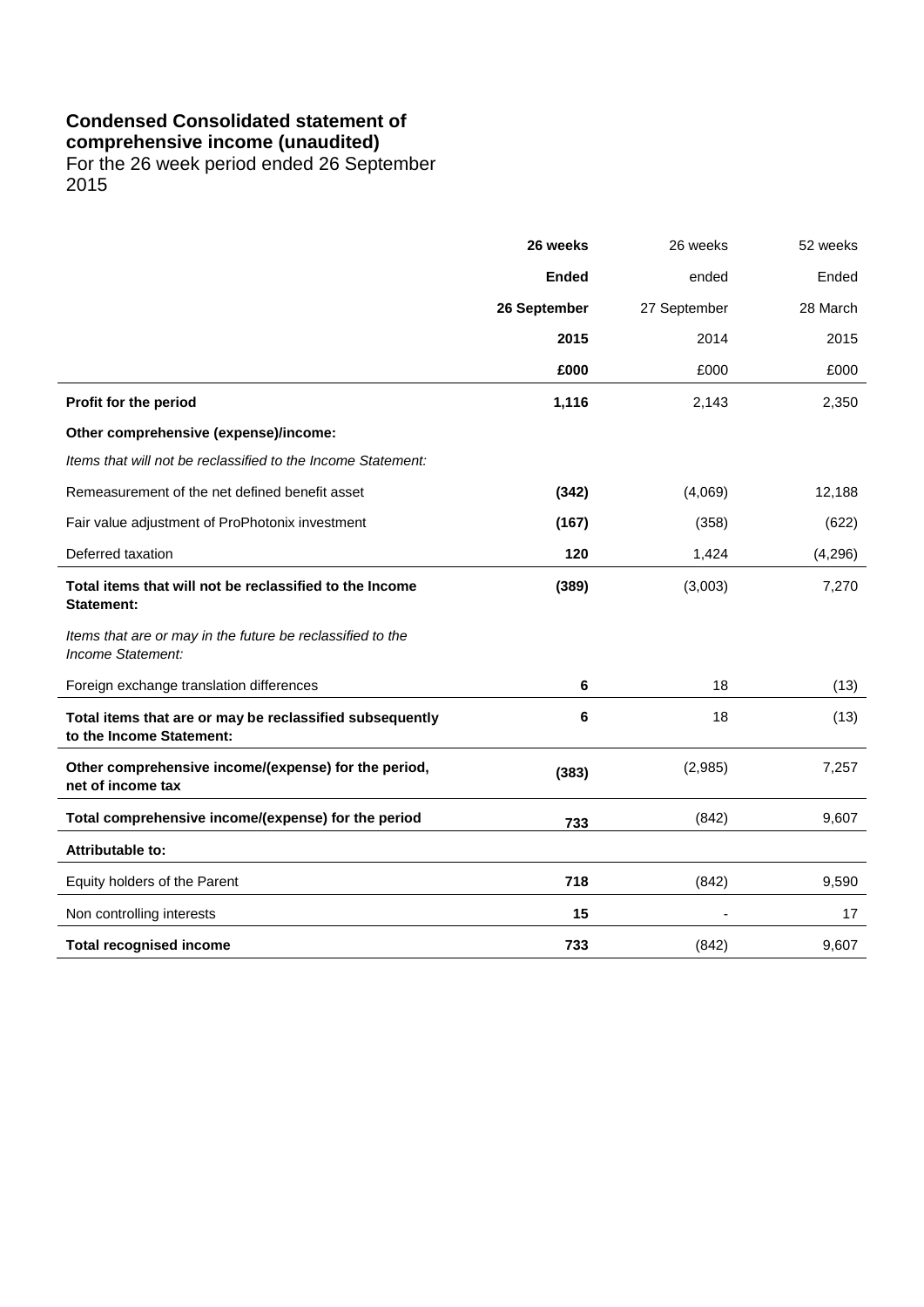# **Condensed Consolidated statement of**

**financial position (unaudited)** As at 26 September 2015

|                                | As at        | As at        | As at     |
|--------------------------------|--------------|--------------|-----------|
|                                | 26 September | 27 September | 28 March  |
|                                | 2015         | 2014         | 2015      |
|                                | £000         | £000         | £000      |
| <b>Non-current assets</b>      |              |              |           |
| Property, plant and equipment  | 5,499        | 4,965        | 5,159     |
| Goodwill                       | 7,144        |              | 7,144     |
| Other Intangible assets        | 2,379        | 1,892        | 2,347     |
| Investments                    | 358          | 744          | 525       |
| Employee benefits              | 35,441       | 17,427       | 34,292    |
| Deferred tax assets            | 2,997        | 1,218        | 3,022     |
|                                | 53,818       | 26,246       | 52,489    |
| <b>Current assets</b>          |              |              |           |
| Inventories                    | 11,293       | 9,159        | 11,036    |
| Trade and other receivables    | 7,203        | 6,279        | 7,070     |
| Cash and cash equivalents      | 1,383        | 1,220        | 902       |
|                                | 19,879       | 16,658       | 19,008    |
| <b>Total assets</b>            | 73,697       | 42,904       | 71,497    |
| <b>Non-current liabilities</b> |              |              |           |
| Loans and other borrowings     | (10, 203)    | (3, 487)     | (8, 405)  |
| Trade and other payables       | (4,092)      |              | (4, 175)  |
| Deferred tax liability         | (13, 546)    | (5,702)      | (13, 358) |
|                                | (27, 841)    | (9, 189)     | (25, 938) |
| <b>Current liabilities</b>     |              |              |           |
| Trade and other payables       | (6, 252)     | (6,083)      | (6, 792)  |
| Income tax payable             | (244)        | (109)        | (135)     |
| Provisions                     | (531)        | (158)        | (611)     |
| Loans and other borrowings     | (3, 323)     | (4, 485)     | (3, 295)  |
|                                | (10, 350)    | (10, 835)    | (10, 833) |
| <b>Total liabilities</b>       | (38, 191)    | (20, 024)    | (36, 771) |
| <b>Net assets</b>              | 35,506       | 22,880       | 34,726    |
| Shareholders' equity           |              |              |           |
| Called-up share capital        | 924          | 14,632       | 896       |
| Share premium account          | 248          | 17,945       |           |
| <b>Revaluation reserve</b>     | 1,494        | 851          | 1,494     |
| Equity reserve                 | 139          | 183          | 124       |
| Translation reserve            | 1,152        | 968          | 1,428     |
| Retained earnings              | 31,404       | (14, 199)    | 30,648    |
|                                | 35,361       | 22,880       | 34,590    |
| Non-controlling interests      | 145          |              | 136       |
| <b>Total equity</b>            | 35,506       | 22,880       | 34,726    |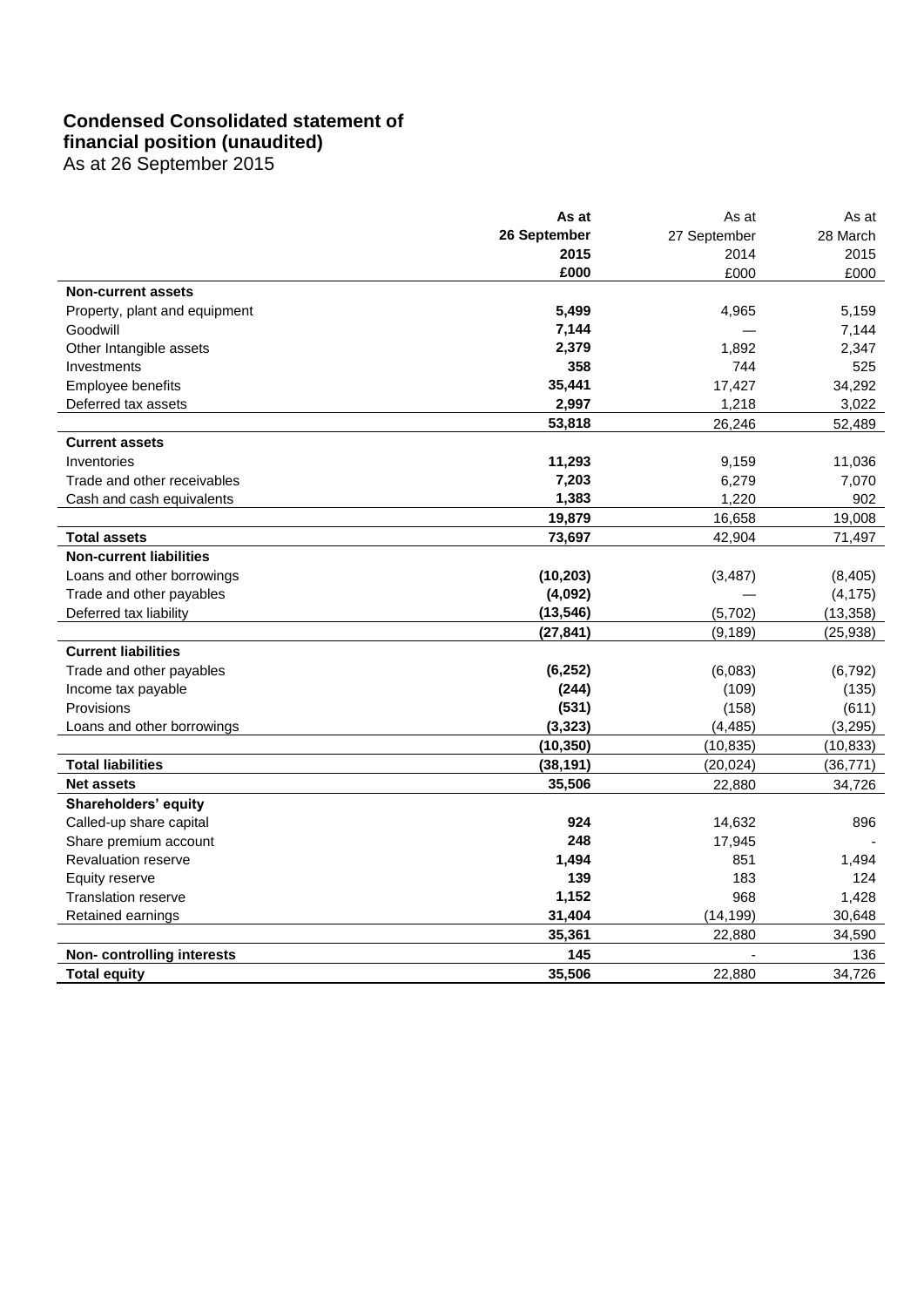# **Condensed Consolidated statement of changes in equity (unaudited)** As at 26 September 2015

|                                                                                  | called up             | share          |                        | capital       |             |                          |                   | Non         |                |
|----------------------------------------------------------------------------------|-----------------------|----------------|------------------------|---------------|-------------|--------------------------|-------------------|-------------|----------------|
|                                                                                  | share                 | premium        | Revaluation redemption |               | Translation | Equity                   | Retained          | controlling |                |
|                                                                                  | capital               | account        | reserve                | reserve       | reserve     | reserve                  | earnings          | interest    | Total          |
| At 29 March 2014                                                                 | £000<br>14,581        | £000<br>16,885 | £000<br>862            | £000<br>2,500 | £000<br>938 | £000<br>180              | £000<br>(13, 401) | £000        | £000<br>22,545 |
| Profit for the period                                                            |                       |                |                        |               |             |                          | 2,143             |             | 2,143          |
| Other comprehensive income:                                                      |                       |                |                        |               |             |                          |                   |             |                |
| Foreign currency translation                                                     |                       |                | (11)                   |               | 30          |                          | (1)               |             | 18             |
| Remeasurement of the net defined benefit assets                                  |                       |                |                        |               |             |                          | (4,069)           |             | (4,069)        |
| Fair value adjustment of investments                                             |                       |                |                        |               |             |                          | (358)             |             | (358)          |
| Deferred tax                                                                     |                       |                |                        |               |             |                          | 1,424             |             | 1,424          |
|                                                                                  |                       |                | (11)                   |               | 30          | $\overline{\phantom{0}}$ |                   |             | (842)          |
| Total comprehensive income                                                       |                       |                |                        |               |             |                          | (861)             |             |                |
| Transactions with owners:                                                        |                       |                |                        |               |             |                          |                   |             |                |
| Share capital subscribed for                                                     | 51                    | 1,060          |                        |               |             |                          |                   |             | 1,111          |
| Shareholder loan issue with convertible warrants                                 |                       |                |                        |               |             | 3                        |                   |             | 3              |
| Credit for share-based payments                                                  |                       |                |                        |               |             |                          | 63                |             | 63             |
| Total transactions with owners                                                   | 51                    | 1,060          |                        |               |             | 3                        | 63                | —           | 1,177          |
| At 27 September 2014                                                             | 14,632                | 17,945         | 851                    | 2,500         | 968         | 183                      | (14, 199)         |             | 22,880         |
| Profit for the period                                                            |                       |                |                        |               |             |                          | 190               | 17          | 207            |
| Other comprehensive income:                                                      |                       |                |                        |               |             |                          |                   |             |                |
| Foreign currency translation                                                     |                       |                | (13)                   |               | 460         |                          | (3)               |             | 444            |
| Remeasurement of the net defined benefit assets                                  |                       |                |                        |               |             |                          | 16,257            |             | 16,257         |
| Fair value adjustment of investments                                             |                       |                |                        |               |             |                          | (264)             |             | (264)          |
| Revaluation of properties                                                        |                       |                | 656                    |               |             |                          |                   |             | 656            |
| Deferred tax                                                                     |                       |                |                        |               |             |                          | (5, 720)          |             | (5, 720)       |
| Total comprehensive income                                                       |                       |                | 643                    |               | 460         |                          | 10,460            | 17          | 11,580         |
| Transactions with owners:                                                        |                       |                |                        |               |             |                          |                   |             |                |
| Share capital subscribed for                                                     |                       | 34             |                        |               |             |                          |                   |             | 34             |
| Cancellation of deferred shares, share premium<br>and capital redemption reserve | (13,736)(17,979)      |                |                        | (2,500)       |             |                          | 34,215            |             |                |
| Loan note issue with convertible warrants                                        |                       |                |                        |               |             | (59)                     | 104               |             | 45             |
| Credit for share-based payments                                                  |                       |                |                        |               |             |                          | 68                |             | 68             |
| Total transactions with owners                                                   | $(13,736)$ $(17,945)$ |                |                        | (2,500)       |             | (59)                     | 34,387            |             | 147            |
| Non controlling interest                                                         |                       |                |                        |               |             |                          |                   | 119         | 119            |
| At 28 March 2015                                                                 | 896                   |                | 1,494                  | —             | 1,428       | 124                      | 30,648            | 136         | 34,726         |
| Profit for the period                                                            |                       |                |                        |               |             |                          | 1,101             | 15          | 1,116          |
| Other comprehensive income:                                                      |                       |                |                        |               |             |                          |                   |             |                |
| Foreign currency translation                                                     |                       |                |                        |               | (276)       |                          | 6                 |             | (270)          |
| Re-measurement of the net defined benefit assets                                 |                       |                |                        |               |             |                          | (342)             |             | (342)          |
| Fair value adjustment of investments                                             |                       |                |                        |               |             |                          | (167)             |             | (167)          |
| Deferred tax                                                                     |                       |                |                        |               |             |                          | 120               |             | 120            |
| Total comprehensive income                                                       |                       |                |                        |               | (276)       |                          | 718               | 15          | 457            |
| Transactions with owners:                                                        |                       |                |                        |               |             |                          |                   |             |                |
| Share capital subscribed for                                                     | 28                    | 248            |                        |               |             |                          |                   |             | 276            |
| Shareholder loan issue with convertible warrants                                 |                       |                |                        |               |             | 15                       |                   |             | 15             |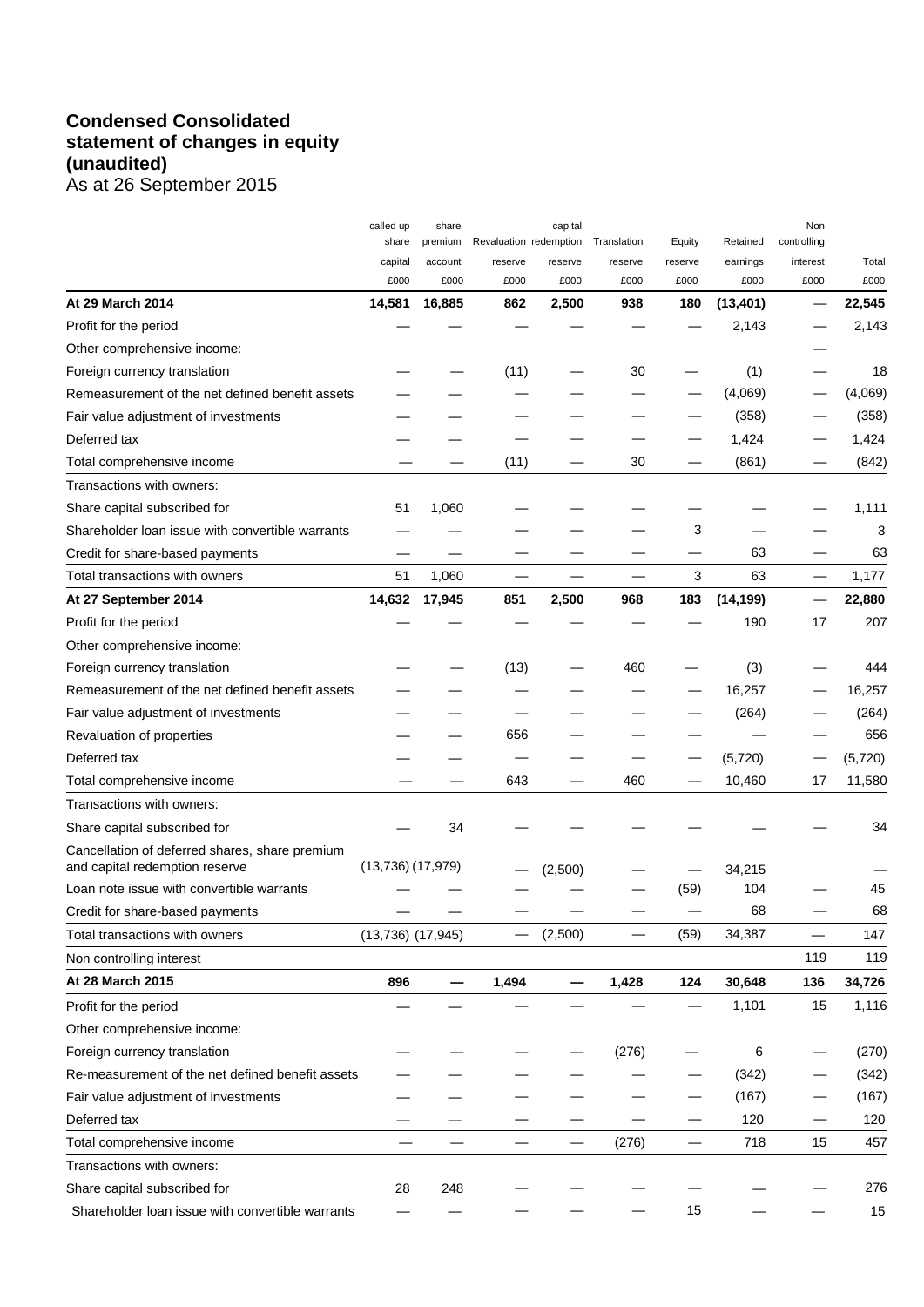| Credit for share-based payments |     |     |       |   |       |     | 38     | —   | 38     |
|---------------------------------|-----|-----|-------|---|-------|-----|--------|-----|--------|
| Total transactions with owners  | 28  | 248 |       |   |       |     | 38     |     | 329    |
| Non controlling interest        |     |     |       |   |       |     |        | (6) | (6)    |
| At 26 September 2015            | 924 | 248 | 1.494 | – | 1.152 | 139 | 31.404 | 145 | 35,506 |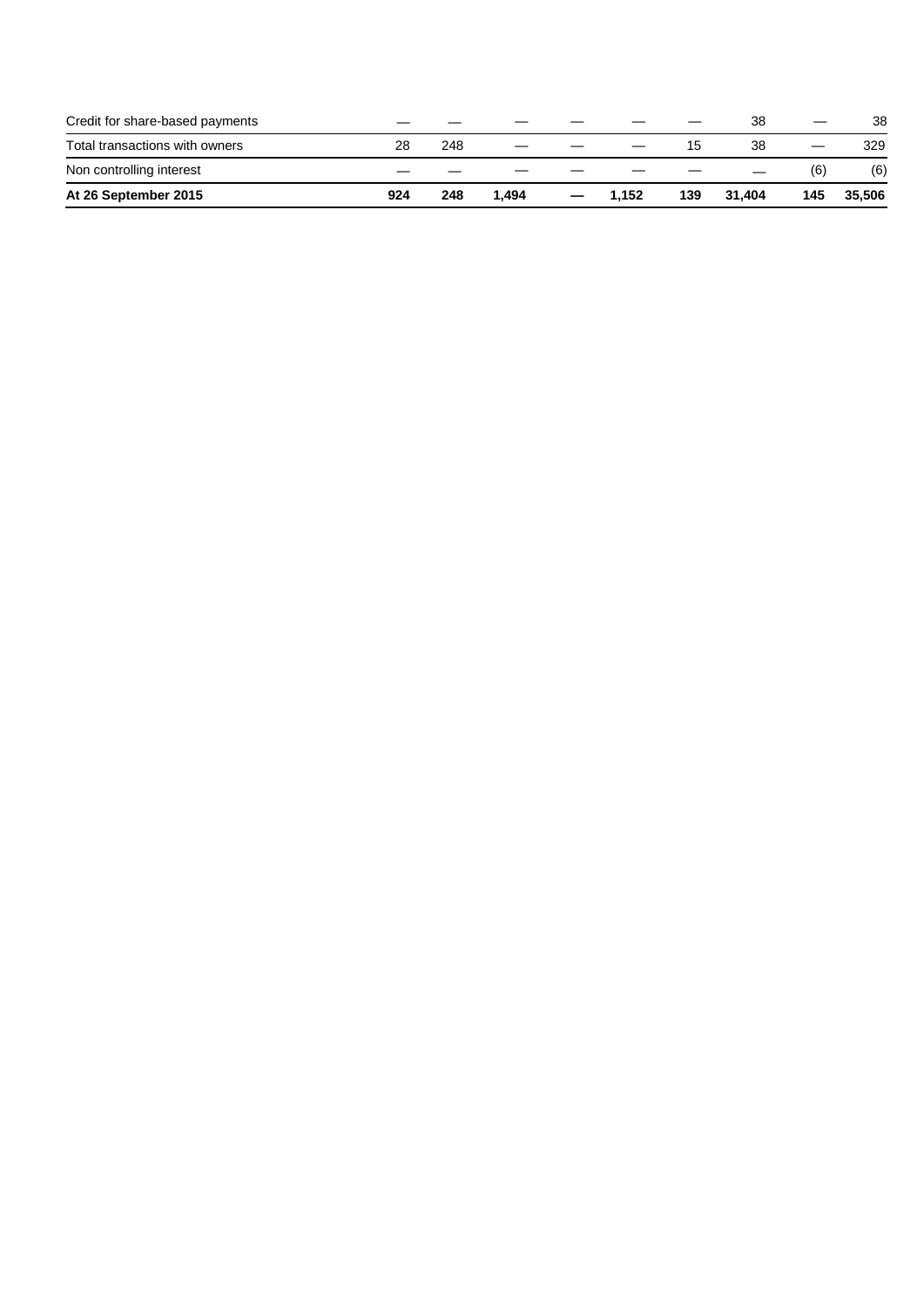# **Condensed consolidated cash flow statement (unaudited)**

For the 26 week period ended 26 September 2015

|                                                           | 26 weeks     | 26 weeks     | 52 weeks |
|-----------------------------------------------------------|--------------|--------------|----------|
|                                                           | ended        | ended        | To       |
|                                                           | 26 September | 27 September | 28 March |
|                                                           | 2015         | 2014         | 2015     |
|                                                           | £000         | £000         | £000     |
| Cash flows from operating activities                      |              |              |          |
| Profit/(loss) for the period                              | 1,116        | 2,143        | 2,350    |
| <b>Adjustments for:</b>                                   |              |              |          |
| Amortisation                                              | 118          | 52           | 133      |
| Depreciation                                              | 253          | 222          | 450      |
| Pension credit                                            | (934)        | (2, 186)     | (2, 347) |
| Net financial income                                      | (94)         | (174)        | (253)    |
| Other special items                                       | 487          | 13           | 1,231    |
| Equity share option expense                               | 38           | 63           | 131      |
| Income tax expense                                        | 497          | 1,021        | 1,325    |
| Operating cash flow before changes in working capital and | 1,481        | 1,154        | 3,020    |
| provisions                                                |              |              |          |
| (Increase) / decrease in trade and other receivables      | (209)        | (19)         | 203      |
| (increase) in inventories                                 | (470)        | (564)        | (1,050)  |
| (Decrease) in trade and other payables                    | (643)        | (635)        | (1,627)  |
| Restructuring and redundancy expenditure                  | (310)        |              | (170)    |
| Cash generated from/(used in) operations                  | (151)        | (64)         | 376      |
| Interest paid                                             | (424)        | (198)        | (414)    |
| Income tax paid                                           | (89)         | (30)         | (205)    |
| Net cash flows from operating activities                  | (664)        | (292)        | (243)    |
| Cash flows from investing activities                      |              |              |          |
| Interest received                                         | 9            | 1            | 2        |
| Purchase of Tykma                                         | (118)        |              | (3,802)  |
| Investment in ProPhotonix                                 |              | (1, 102)     | (1, 147) |
| Proceeds from sale of property, plant and equipment       |              |              | 460      |
| Purchase of property, plant and equipment                 | (688)        | (870)        | (944)    |
| Development expenditure capitalised                       | (158)        | (165)        | (299)    |
| Refinancing expenditure                                   | (24)         |              | (487)    |
| Net cash from investing activities                        | (979)        | (2, 136)     | (6, 217) |
| Cash flows from financing activities                      |              |              |          |
| Net proceeds from issue of ordinary shares                | 275          | 1,068        | 1,145    |
| Proceeds from Loan Note issue                             | 806          |              | 7,694    |
| Proceeds from/(Net repayment of) external borrowing       | 942          | 1,477        | (2,505)  |
| Net finance lease expenditure                             | 120          | (39)         | (107)    |
| Net cash flows from financing activities                  | 2,143        | 2,506        | 6,227    |
| Net increase/(decrease) in cash and cash equivalents      | 500          | 78           | (233)    |
| Cash and cash equivalents at the beginning of the period  | 902          | 1,149        | 1,149    |
| Effect of exchange rate fluctuations on cash held         | (19)         | (7)          | (14)     |
| Cash and cash equivalents at the end of the period        | 1,383        | 1,220        | 902      |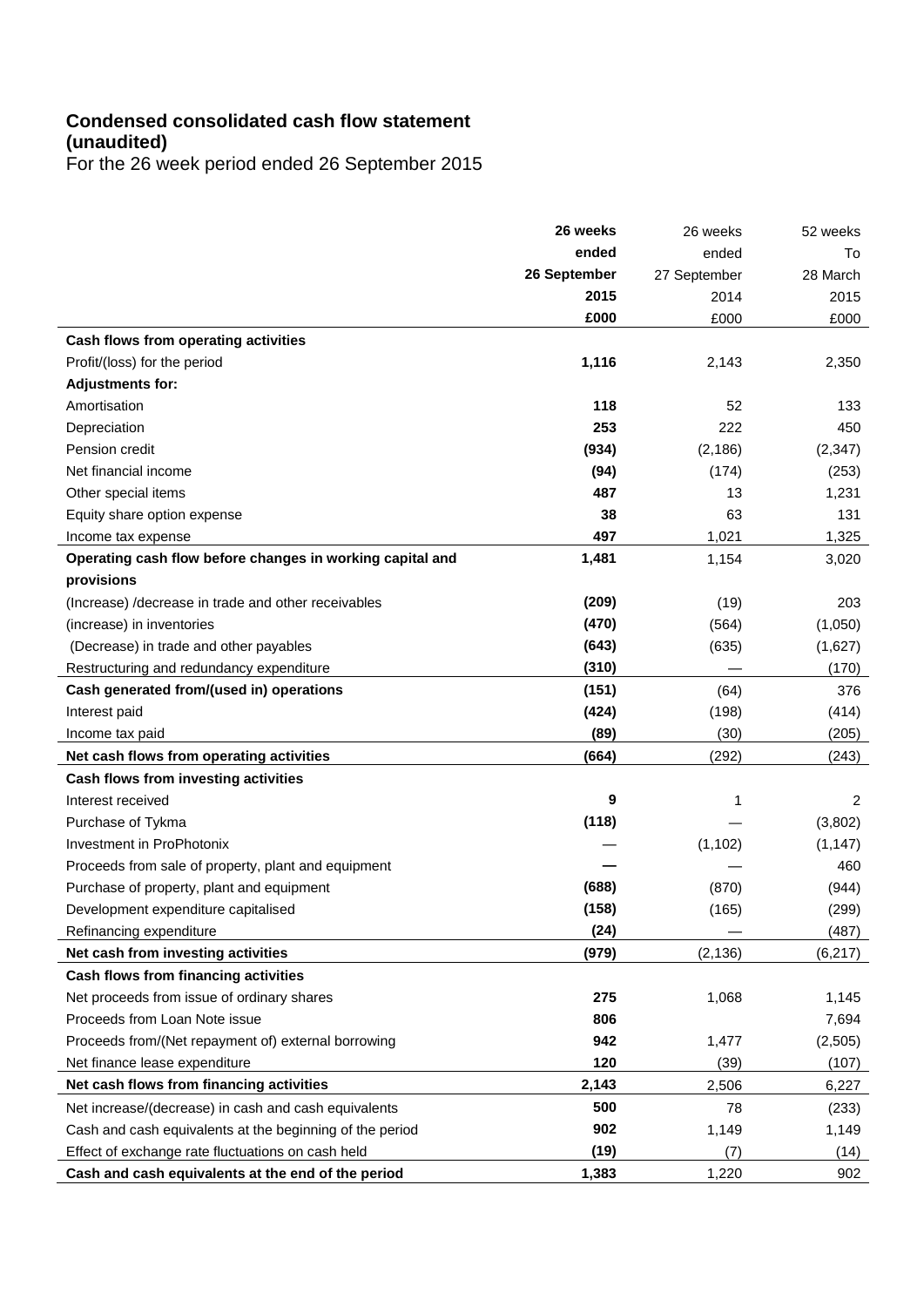# **Notes relating to the condensed consolidated financial statements**

For the 26-week period ended 26 September 2015

### **1. BASIS OF PREPARATION**

The 600 Group PLC (the "Company") is a public limited company incorporated and domiciled in England and Wales. The Company's ordinary shares are traded on the AIM Market of the London Stock Exchange. The Consolidated Interim Financial Statements of the Company for the 26 week period ended 26 September 2015 comprise the Company and its subsidiaries (together referred to as the ―Group‖).

This half yearly financial report is the condensed consolidated financial information of the Group for the 26 week period ended 26 September 2015. The Condensed Consolidated Half-yearly Financial Statements do not constitute statutory financial statements and do not include all the information and disclosures required for full annual financial statements. The Condensed Consolidated Half-yearly Financial Statements were approved by the Board on 2 December 2015.

The comparative figures for the financial year ended 28 March 2015 are not the Group's statutory accounts for that financial year. Those accounts have been reported on by the Group's auditors and delivered to the Registrar of Companies. The report of the auditors was (i) unqualified; (ii) did not include a reference to any matters to which the auditors drew attention by way of emphasis without qualifying their report, and (iii) did not contain a statement under Section 498 (2) or (3) of the Companies Act 2006.

The half yearly results for the current and comparative period are neither audited nor reviewed by the Company's auditors.

As noted in the Basis of preparation accounting policy in the Group's Financial Statements for 28 March 2015 the Group refinanced in May 2014 with Santander PLC who provided a Term Loan facility of £2m with scheduled repayments through to November 2017 and a Revolving Credit facility of £1.30m until May 2017. In addition a further Term Loan was provided in June 2014 of £0.72m with repayments through to November 2017 to finance the acquisition of the Gamet premises. Overseas bank finance in place is a mixture of term and revolving facilities with the earliest review in August 2016. The Group has issued £8.5m of 8% loan notes with maturity in February 2020.

The Group's forecasts and projections, taking account of reasonably possible changes in trading performance, show that the Group should be able to operate within the level of these facilities.

The Directors have a reasonable expectation that the Company and the Group have adequate resources to continue in operational existence for the foreseeable future. Accordingly, they have continued to adopt the going concern basis in the preparation of this half yearly financial report.

### **2. SIGNIFICANT ACCOUNTING POLICIES**

The Condensed Consolidated Financial Statements in this half yearly financial report for the 26 week period ended 26 September 2015 have been prepared using accounting policies and methods of computation consistent with those set out in The 600 Group PLC's Annual Report and Financial Statements for the 52 week period ended 28 March 2015.

In preparing the condensed financial statements, management is required to make accounting assumptions and estimates. The assumptions and estimation methods were consistent with those applied to the Annual Report and Financial Statements for the 52 week period ended 28 March 2015.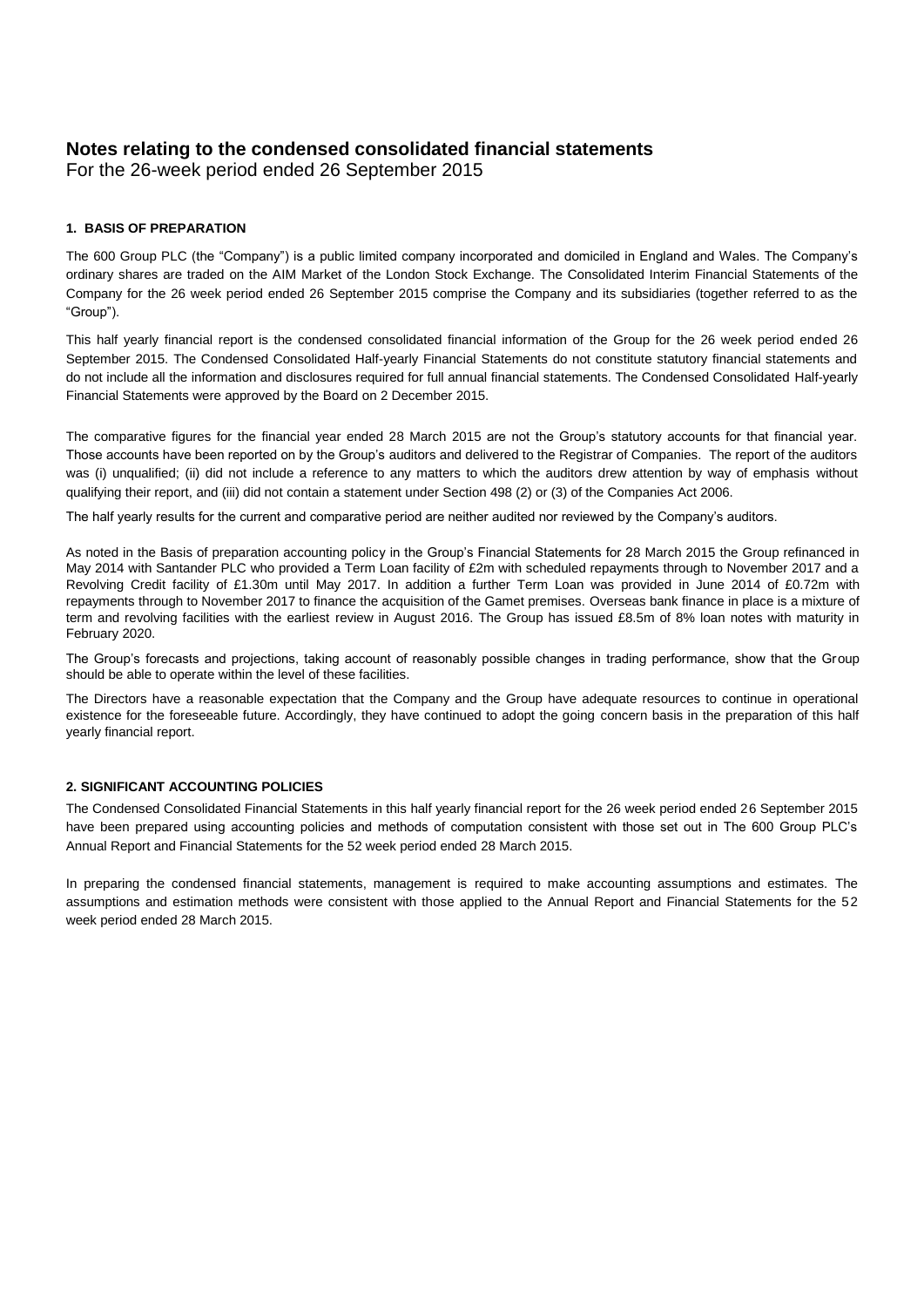#### **3. SEGMENT ANALYSIS**

IFRS 8 - "Operating Segments" requires operating segments to be identified on the basis of internal reporting about components of the Group that are regularly reviewed by the chief operating decision maker to allocate resources to the segments and to assess their performance. The chief operating decision maker has been identified as the Executive Directors. The Executive Directors review the Group's internal reporting in order to assess performance and allocate resources.

The Executive Directors consider there to be two continuing operating segments being Machine Tools and Precision Engineered Components and Laser Marking.

The Executive Directors assess the performance of the operating segments based on a measure of operating profit/(loss). This measurement basis excludes the effects of Special Items from the operating segments. Head Office and unallocated represent central functions and costs.

The following is an analysis of the Group's revenue and results by reportable segment:

|                                                                                            | <b>Continuing</b>                      |                |                    |              |  |  |  |
|--------------------------------------------------------------------------------------------|----------------------------------------|----------------|--------------------|--------------|--|--|--|
| 26 Weeks ended 26 September 2015                                                           | <b>Machine</b><br>Tools<br>& Precision |                |                    |              |  |  |  |
|                                                                                            | <b>Engineered</b>                      | Laser          | <b>Head Office</b> |              |  |  |  |
|                                                                                            | <b>Components</b>                      | <b>Marking</b> | & unallocated      | Total        |  |  |  |
| Segmental analysis of revenue                                                              | £000                                   | £000           | £000               | £000         |  |  |  |
| Revenue from external customers                                                            | 16,809                                 | 6,537          |                    | 23,346       |  |  |  |
| Inter-segment revenue                                                                      |                                        | 37             |                    | 37           |  |  |  |
| Total segment revenue                                                                      | 16,809                                 | 6,574          |                    | 23,383       |  |  |  |
| Less: inter-segment revenue                                                                |                                        | (37)           |                    | (37)         |  |  |  |
| <b>Total revenue</b>                                                                       | 16,809                                 | 6,537          |                    | 23,346       |  |  |  |
| <b>Operating Profit/(loss) pre-pensions</b><br>credit and special items<br>Pensions credit | 1,049<br>934                           | 629            | (510)              | 1,168<br>934 |  |  |  |
| Other special items                                                                        |                                        | (176)          | (406)              | (582)        |  |  |  |
| <b>Operation Profit/(loss)</b>                                                             | 1,983                                  | 453            | (916)              | 1,520        |  |  |  |
| Other segmental information:                                                               |                                        |                |                    |              |  |  |  |
| Reportable segment assets                                                                  | 64,142                                 | 8,150          | 1,405              | 73,697       |  |  |  |
| Reportable segment liabilities                                                             | (22, 712)                              | (5,647)        | (9,832)            | (38, 191)    |  |  |  |
| Intangible & Property, plant and<br>equipment additions                                    | 389                                    | 497            |                    | 886          |  |  |  |
| Depreciation and amortisation                                                              | 147                                    | 140            | 84                 | 371          |  |  |  |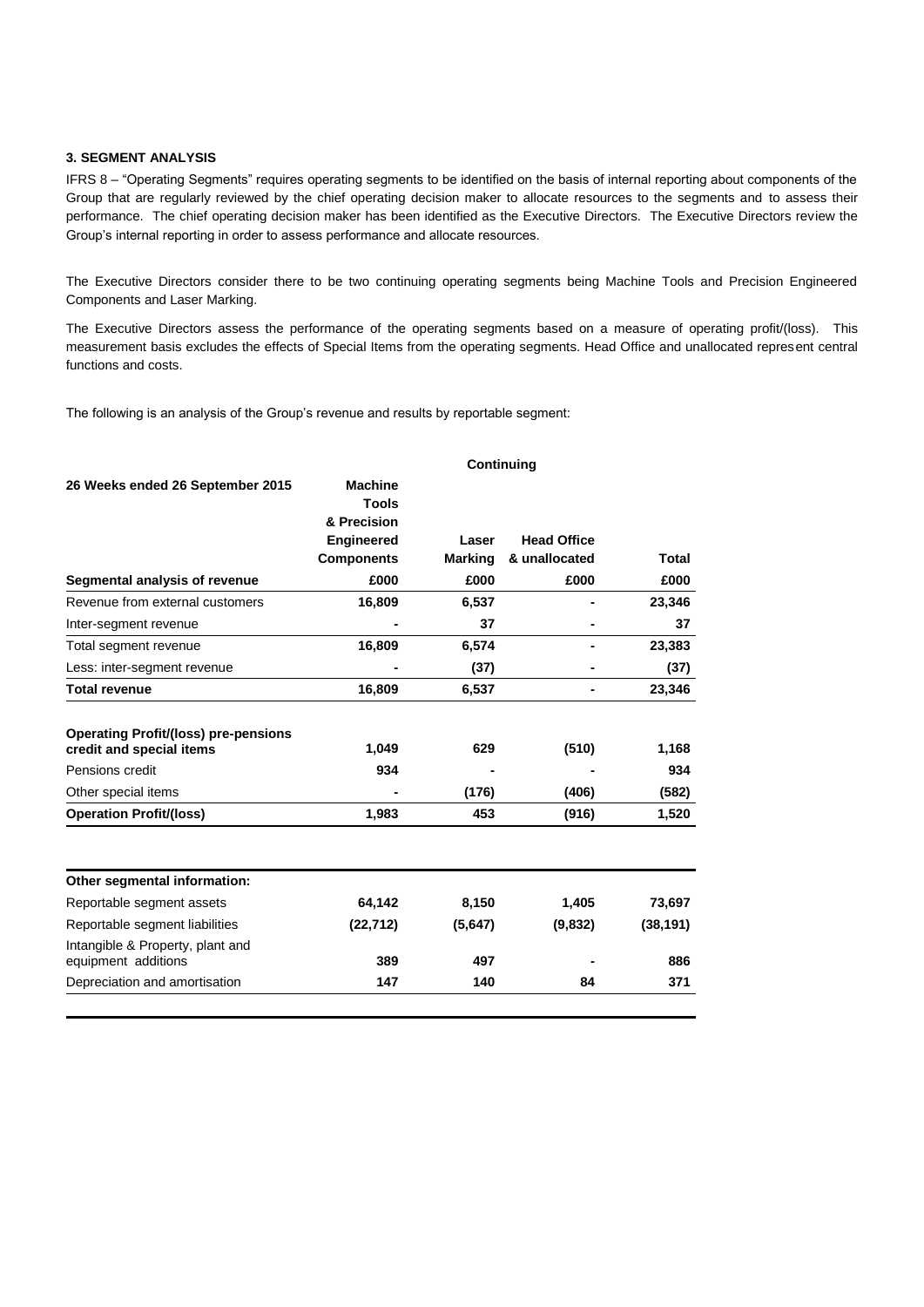### **3. SEGMENT ANALYSIS (continued)**

|                                                                     | Continuing                      |         |                    |           |  |  |  |  |
|---------------------------------------------------------------------|---------------------------------|---------|--------------------|-----------|--|--|--|--|
| 26 Weeks ended 27 September 2014                                    | Machine<br>Tools<br>& Precision |         |                    |           |  |  |  |  |
|                                                                     | Engineered                      | Laser   | <b>Head Office</b> |           |  |  |  |  |
|                                                                     | Components                      | Marking | & unallocated      | Total     |  |  |  |  |
| Segmental analysis of revenue                                       | £000                            | £000    | £000               | £000      |  |  |  |  |
| Revenue from external customers                                     | 16,863                          | 4,188   |                    | 21,051    |  |  |  |  |
| Inter-segment revenue                                               |                                 | 124     |                    | 124       |  |  |  |  |
| Total segment revenue                                               | 16,863                          | 4,312   |                    | 21,175    |  |  |  |  |
| Less: inter-segment revenue                                         |                                 | (124)   |                    | (124)     |  |  |  |  |
| Total revenue                                                       | 16,863                          | 4,188   | $\overline{a}$     | 21,051    |  |  |  |  |
| Operating Profit/(loss) before pensions<br>credit and special items | 1,277                           | 165     | (575)              | 867       |  |  |  |  |
| Pensions credit and Special items                                   | 2,186                           |         | (63)               | 2,123     |  |  |  |  |
|                                                                     | 3,463                           | 165     | (638)              | 2,990     |  |  |  |  |
| Other segmental information:                                        |                                 |         |                    |           |  |  |  |  |
| Reportable segment assets                                           | 18,521                          | 6,402   | 17,981             | 42,904    |  |  |  |  |
| Reportable segment liabilities                                      | (6, 569)                        | (1,291) | (12, 164)          | (20, 024) |  |  |  |  |
| Intangible & Property, plant and<br>equipment additions             | 832                             | 203     |                    | 1,035     |  |  |  |  |
| Depreciation and amortisation                                       | 156                             | 118     |                    | 274       |  |  |  |  |

The comparative figures have been restated to reflect the move of the laser marking spares and service activities from within Clausing Machine Tools to TYKMA.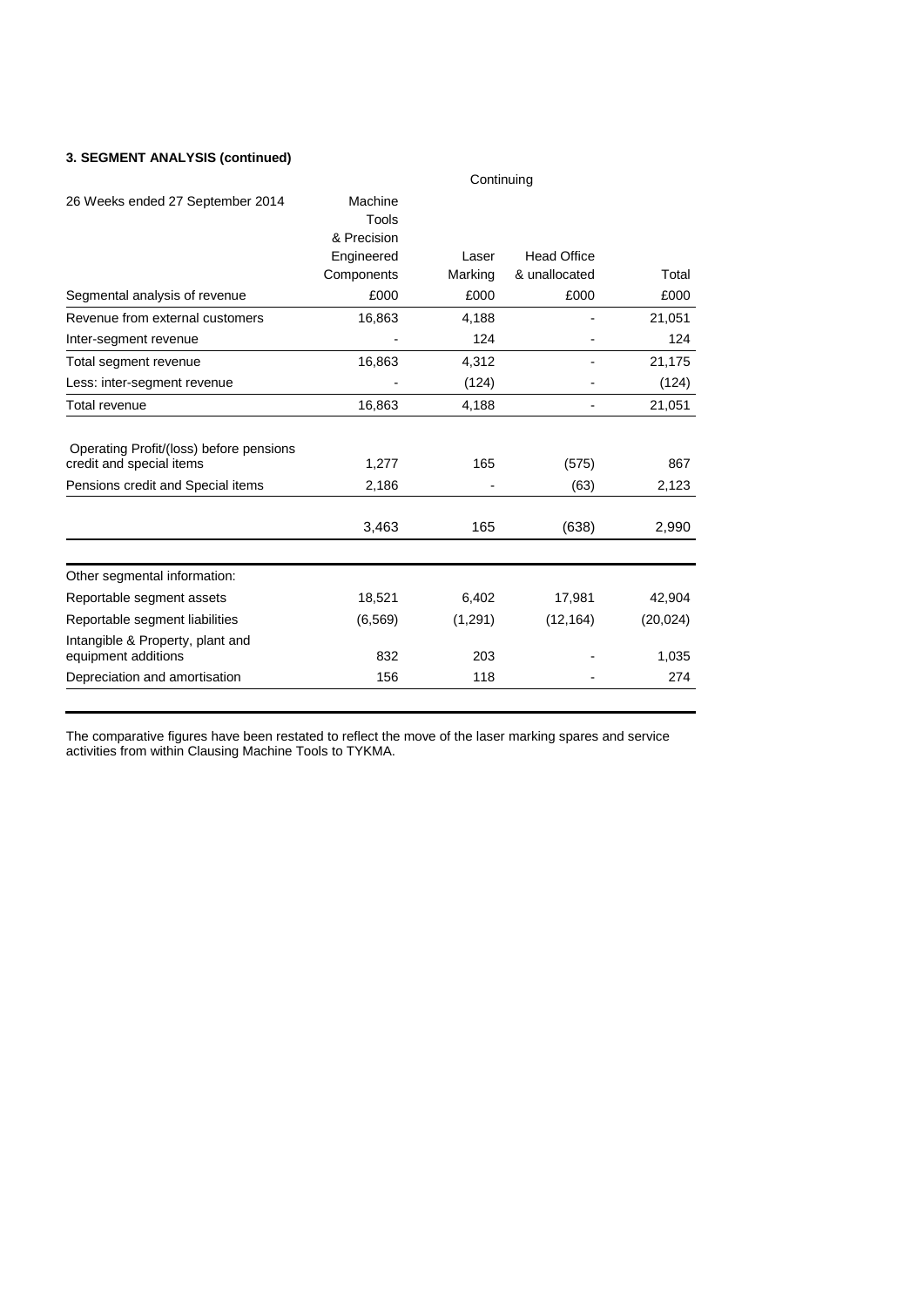### **3. SEGMENT ANALYSIS (continued)**

|                                                                     |                  | Continuing |                    |           |
|---------------------------------------------------------------------|------------------|------------|--------------------|-----------|
| 52-weeks ended 28 March 2015                                        | Machine<br>Tools |            |                    |           |
|                                                                     | & Precision      |            |                    |           |
|                                                                     | Engineered       | Laser      | <b>Head Office</b> |           |
|                                                                     | Components       | Marking    | & unallocated      | Total     |
| Segmental analysis of revenue                                       | £000             | £000       | £000               | £000      |
| Revenue from external customers                                     |                  | 9,047      |                    |           |
|                                                                     | 34,747           |            |                    | 43,794    |
| Inter-segment revenue                                               |                  | 182        |                    | 182       |
| Total segment revenue                                               | 34,747           | 9,229      |                    | 43,976    |
| Less: inter-segment revenue                                         |                  | (182)      |                    | (182)     |
| Total revenue per statutory accounts                                | 34,747           | 9,047      |                    | 43,794    |
| Operating Profit/(loss) before pensions<br>credit and special Items | 2,931            | 304        | (771)              | 2,464     |
|                                                                     |                  |            |                    |           |
| Pensions credit and Special Items                                   | 1,965            | (772)      | (235)              | 958       |
| Group profit/(loss) from operations                                 | 4,896            | (468)      | (1,006)            | 3,422     |
| Other segmental information:                                        |                  |            |                    |           |
| Reportable segment assets                                           | 29,443           | 6,622      | 35,432             | 71,497    |
| Reportable segment liabilities                                      | (19,614)         | (2,619)    | (14, 538)          | (36, 771) |
| Intangible & Property, plant and equipment<br>additions             | 919              | 353        |                    | 1,272     |
| Depreciation and amortisation                                       | 305              | 278        |                    | 583       |

### **4. SPECIAL ITEMS AND SHARE BASED PAYMENT COST**

In order for users of the financial statements to better understand the underlying performance of the Group the Board have separately disclosed transactions which by virtue of their size or incidence, are considered to be one off in nature. In addition the charge for share option costs and amortisation of intangible assets acquired have also been separately identified.

Special items include acquisition costs, gains and losses on the sale of properties and assets, exceptional costs relating to reorganisation, redundancy and restructuring, legal disputes and inventory, asset and intangibles impairments and pension credits.

|                                                    | 26 September   | 27 September<br>2014 | 28 March |
|----------------------------------------------------|----------------|----------------------|----------|
|                                                    | 2015           |                      | 2015     |
|                                                    | £000           | £000                 | £000     |
| Inventory write downs                              |                |                      | 268      |
| Reorganisation, restructuring and redundancy costs | 487            |                      | 157      |
| Property disposals                                 |                |                      | 193      |
| Property write-downs                               |                |                      | 278      |
| <b>Acquisition costs</b>                           | $\blacksquare$ | -                    | 335      |
| Share option costs                                 | 38             | 63                   | 131      |
| Amortisation of intangible assets acquired         | 57             |                      | 27       |
| <b>Other Special Items</b>                         | 582            | 63                   | 1,389    |
| Pension credit                                     | (934)          | (2, 186)             | (2, 347) |
| <b>Total Special Items</b>                         | (352)          | (2, 123)             | (958)    |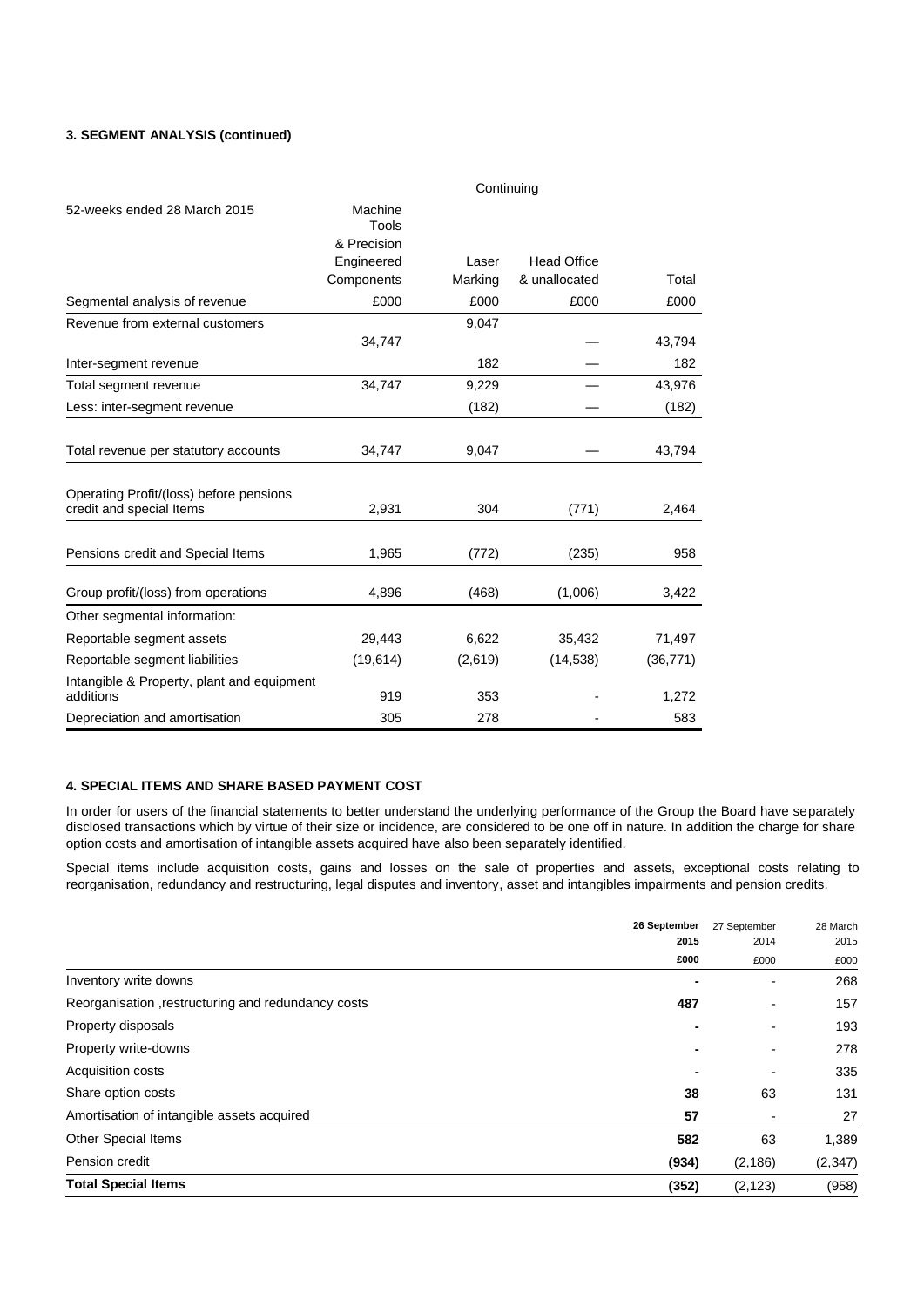### **5. FINANCIAL INCOME AND EXPENSE**

|                                   | 26 September<br>2015 | 27 September<br>2014 | 28 March<br>2015 |
|-----------------------------------|----------------------|----------------------|------------------|
|                                   |                      |                      |                  |
|                                   | £000                 | £000                 | £000             |
| Interest income                   | 9                    |                      | 2                |
| Interest on Pension surplus       | 580                  | 443                  | 857              |
| <b>Financial income</b>           | 589                  | 444                  | 859              |
| Bank overdraft and loan interest  | (98)                 | (92)                 | (196)            |
| Loan note interest                | (322)                | (100)                | (238)            |
| Finance charges on finance leases | (6)                  | (6)                  | (17)             |
| Amortisation of loan note costs   | (70)                 | (72)                 | (155)            |
| <b>Financial expense</b>          | (496)                | (270)                | (606)            |

### **6. TAXATION**

|                                          | 26 September<br>2015 | 27 September<br>2014<br>£000 | 28 March<br>2015 |
|------------------------------------------|----------------------|------------------------------|------------------|
|                                          |                      |                              |                  |
|                                          | £000                 |                              | £000             |
| Current tax:                             |                      |                              |                  |
| Corporation tax at 20% (2014: 21%):      | $\blacksquare$       |                              |                  |
| Overseas taxation:                       |                      |                              |                  |
| - current period                         | (13)                 | (98)                         | (339)            |
| Total current tax charge                 | (13)                 | (98)                         | (339)            |
| Deferred taxation:                       |                      |                              |                  |
| - current period                         | (484)                | (884)                        | (1,060)          |
| - prior period                           | ٠                    | (39)                         | 74               |
| Total deferred taxation charge           | (484)                | (923)                        | (986)            |
| Taxation charged to the income statement | (497)                | (1,021)                      | (1, 325)         |

### **7. EARNINGS PER SHARE**

.

The calculation of the basic earnings per share of 1.21p (2014: 2.49p) is based on the earnings for the financial period attributable to the Parent Company's shareholders of a profit of £1,101,000 (2014 £2,143,000) and on the weighted average number of shares in issue during the period of 90,801,638 (2014: 85,935,071). At 26 September 2015, there were 6,150,000 (2014: 9,900,000) potentially dilutive shares on option and 43,950,000 (2014: 11,595,000) share warrants exercisable at 20p. The weighted average effect of these as at 26 September 2015 was 791,000 (2013: 4,147,271) giving a diluted earnings per share of 1.20p (2014: 2.38p).

|                                                    | 26 September<br>2015 | 27 September<br>2014 | 28 March<br>2015 |
|----------------------------------------------------|----------------------|----------------------|------------------|
| Weighted average number of shares                  | <b>Shares</b>        | <b>Shares</b>        | <b>Shares</b>    |
| Issued shares at start of period                   | 89,607,957           | 84.430.346           | 84,430,346       |
| Effect of shares issued in the period              | 1.193.681            | 1.504.725            | 3,341,168        |
| Weighted average number of shares at end of period | 90,801,638           | 85,935,071           | 87,771,514       |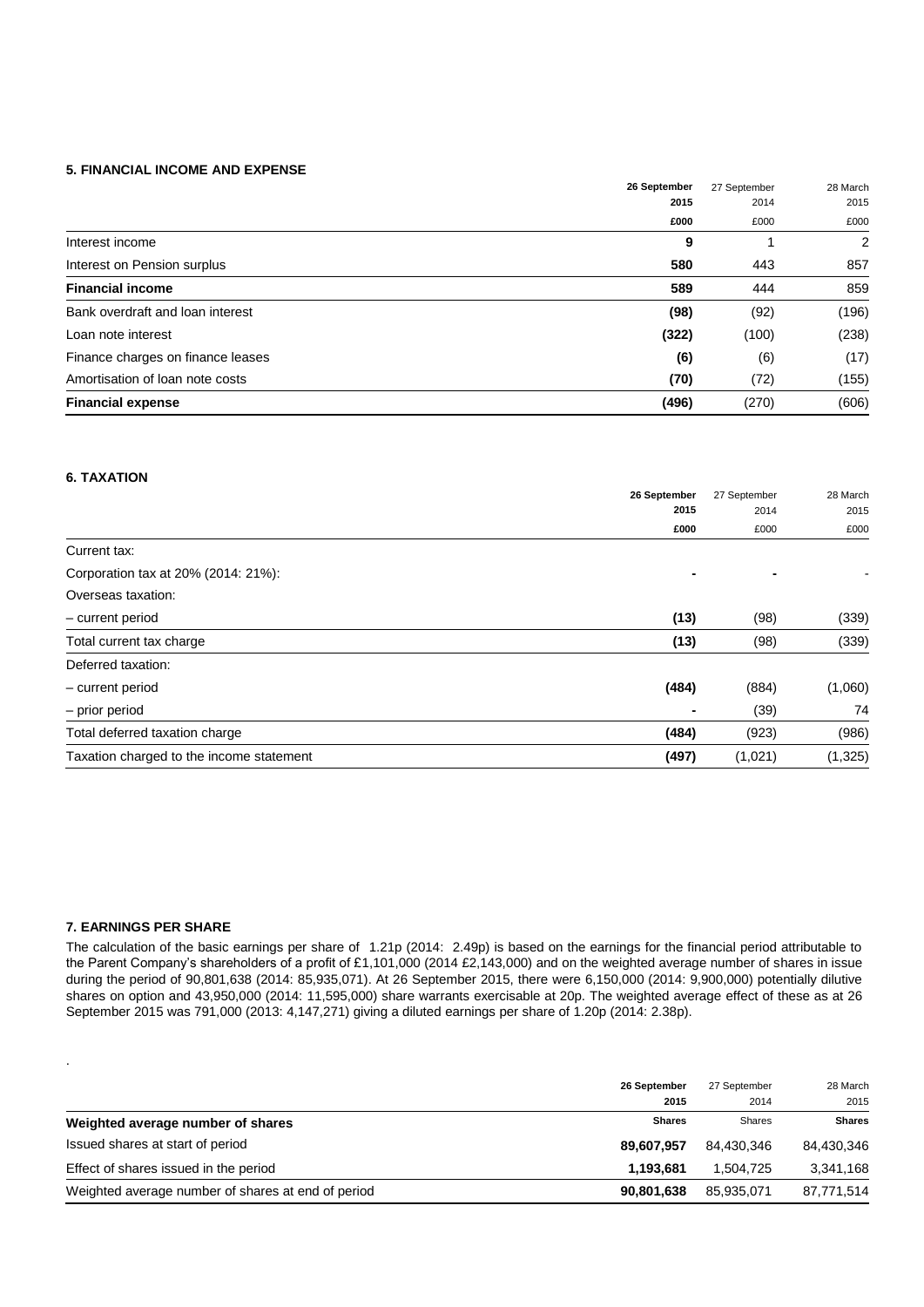|                                             | 26 September<br>2015 | 27 September<br>2014 | 28 March<br>2015  |
|---------------------------------------------|----------------------|----------------------|-------------------|
|                                             |                      |                      |                   |
|                                             | £000                 | £000                 | £000              |
| <b>Underlying earnings</b>                  |                      |                      |                   |
| Total post tax earnings                     | 1,116                | 2,143                | 2,350             |
| Special items and share based payment costs | (352)                | (2, 123)             | (958)             |
| <b>Pensions Interest</b>                    | (580)                | (443)                | (857)             |
| Amortisation of Shareholder Ioan expenses   | 70                   | 72                   | 155               |
| <b>Associated Taxation</b>                  | 530                  | 906                  | 1,159             |
| Underlying Earnings before tax              | 751                  | 670                  | 2,015             |
| Underlying earnings after tax               | 784                  | 555                  | 1,849             |
| Underlying Earnings Per Share               | 0.85 <sub>p</sub>    | 0.65p                | 2.09 <sub>p</sub> |

### **8. RECONCILIATION OF NET CASH FLOW TO NET DEBT**

| 0. HEVVINDIEIATIVN VI NET VAVITTEVN TV NET DED I |              |                              |                          |
|--------------------------------------------------|--------------|------------------------------|--------------------------|
|                                                  | 26 September | 27 September<br>2014<br>£000 | 28 March<br>2015<br>£000 |
|                                                  | 2015         |                              |                          |
|                                                  | £000         |                              |                          |
| Increase/(decrease) in cash and cash equivalents | 500          | 78                           | (233)                    |
| Increase in debt and finance leases              | (1,835)      | (1,438)                      | (5,200)                  |
| Increase in net debt from cash flows             | (1, 335)     | (1,360)                      | (5, 423)                 |
| Net debt at beginning of period                  | (10, 798)    | (5,308)                      | (5,308)                  |
| Loan costs amortisation and adjustments          | (33)         | (69)                         | 701                      |
| Cash and debt through acquisitions               |              |                              | (697)                    |
| Exchange effects on net funds                    | 23           | (15)                         | (61)                     |
| Net debt at end of period                        | (12, 143)    | (6, 752)                     | (10, 798)                |
|                                                  |              |                              |                          |

### **9. ANALYSIS OF NET DEBT**

|                                                                                         | At        | Exchange/ |       |            | At           |
|-----------------------------------------------------------------------------------------|-----------|-----------|-------|------------|--------------|
|                                                                                         | 28 March  | Reserve   |       |            | 26 September |
|                                                                                         | 2015      | movement  | Other | Cash flows | 2015         |
|                                                                                         | £000      | £000      | £000  | £000       | £000         |
| Cash at bank and in hand                                                                | 802       | (19)      |       | 500        | 1,283        |
| Short term deposits (included within cash and cash<br>equivalents on the balance sheet) | 100       |           |       |            | 100          |
|                                                                                         | 902       | (19)      |       | 500        | 1,383        |
| Debt due within one year                                                                | (3,206)   | 34        |       | 58         | (3, 114)     |
| Debt due after one year                                                                 | (1,539)   |           | —     | (967)      | (2,506)      |
| Loan Notes due after one year                                                           | (6,783)   |           | (33)  | (806)      | (7,622)      |
| Finance leases                                                                          | (172)     | 8         |       | (120)      | (284)        |
| Total                                                                                   | (10, 798) | 23        | (33)  | (1, 335)   | (12, 143)    |

### **10. EMPLOYEE BENEFITS**

The Group has defined benefit pension schemes in the UK and USA. The assets of these schemes are held in separate trusteeadministered funds. The principal scheme is the UK defined benefit plan.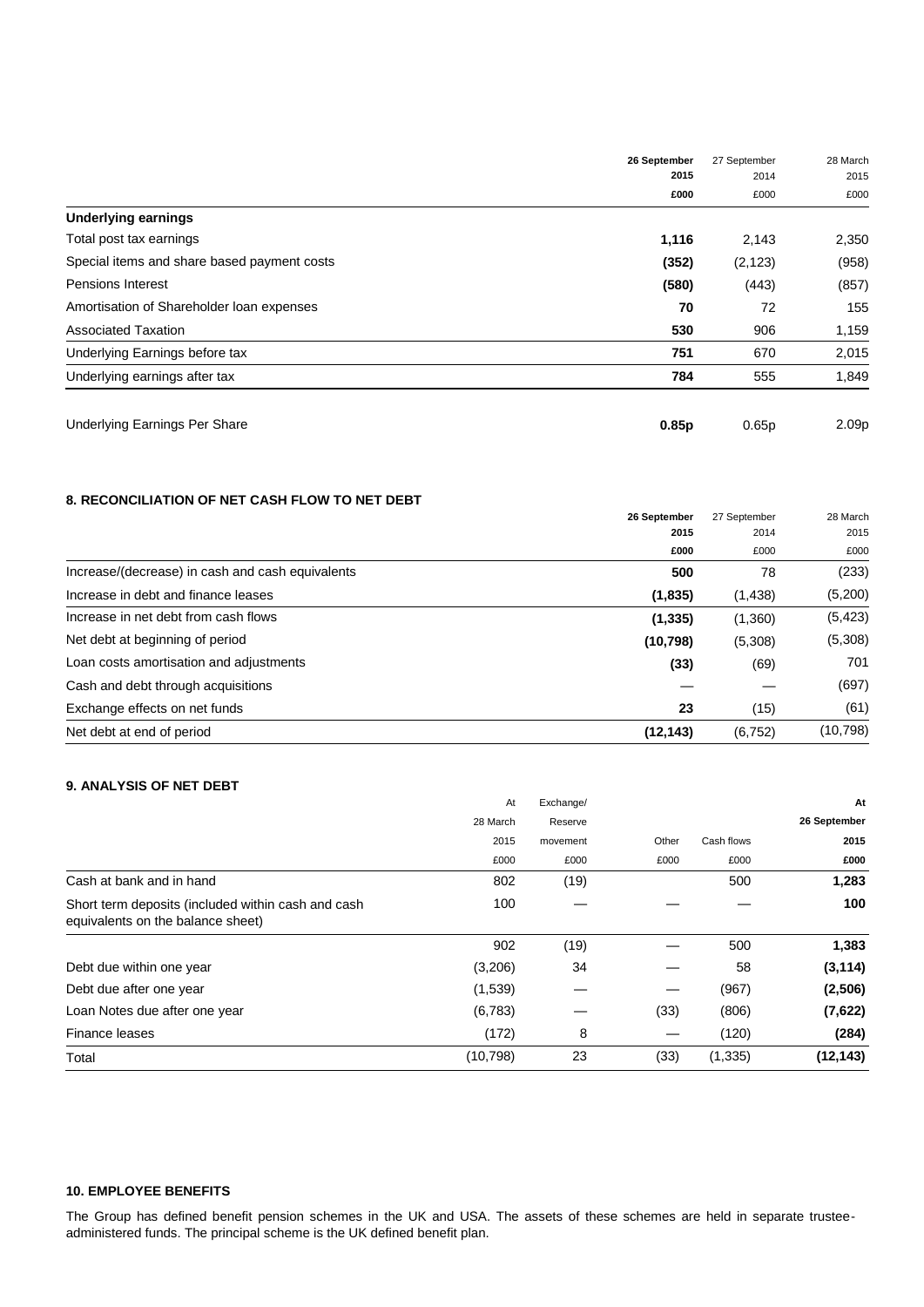The UK scheme was closed to future accrual of benefits at 31 March 2013. Any deficit contributions required are determined by independent qualified actuaries based upon triennial actuarial valuations in the UK and on annual valuations in the US. There have been no deficit contributions made to the schemes during the reported periods and the latest actuarial valuation of the UK scheme to 31 March 2013 was agreed with the Trustees in October 2013. The Technical Provisions deficit of the UK scheme at 31 March 2013 represented a funding level of 88.9% and the recovery plan agreed with the Trustees based upon the updated deficit at 30 September 2013 of £19.5m assumes this deficit will be eliminated by a 1% outperformance of the scheme assets against the 3% gilt yield discount rate assumed in the valuation over a 14 year period, with the Company again not required to make any deficit contributions.

| Value of UK and USA scheme assets and liabilities for the purposes of IAS 19 | 27 September         | 28 March |
|------------------------------------------------------------------------------|----------------------|----------|
|                                                                              |                      | 2015     |
| £000                                                                         | £000                 | £000     |
| 230,046                                                                      | 196,419              | 196,491  |
| (17,600)                                                                     | 7,100                | 33,555   |
| 212,446                                                                      | 203,519              | 230,046  |
| 195,754                                                                      | 177.509              | 177,509  |
| (18, 749)                                                                    | 8,583                | 18,245   |
| 177,005                                                                      | 186,092              | 195,754  |
| 35,441                                                                       | 17,427               | 34,292   |
|                                                                              | 26 September<br>2015 | 2014     |